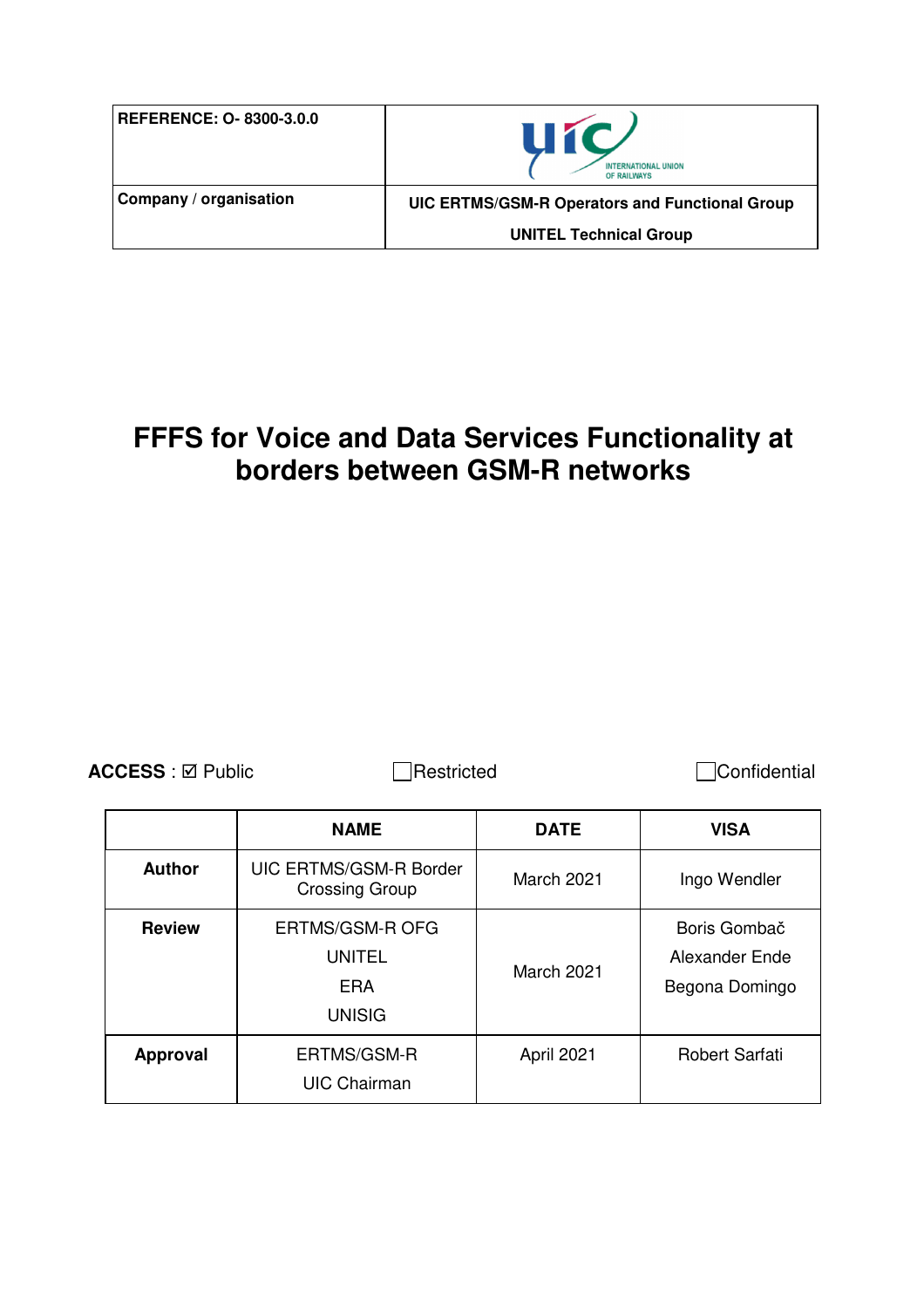### **EVOLUTION SHEET**

| <b>Version No.</b> | Date of<br>distribution | <b>Comments on the version</b>                                                                         | <b>Editor of the</b><br>version |
|--------------------|-------------------------|--------------------------------------------------------------------------------------------------------|---------------------------------|
| 0.1                | 22-03-2011              | First version based on FFFS for Border crossing v 1.2                                                  | BX Ad Hoc<br>Group              |
| 0.2                | 03-06-2011              | Updated version after second BX meeting                                                                |                                 |
| 0.3                | 10-08-2011              | Reworked version after third BX Meeting                                                                |                                 |
| 0.4                | 20-09-2011              | Reworked on and after fourth BX meeting                                                                |                                 |
| 0.5                | 28.10.2011              | Reworked on and after fifth BX meeting                                                                 |                                 |
| 0.6                | 09.01.2011              | Error Correction, ETCS DNCA picture reworked                                                           |                                 |
| 0.7                | 26.01.2012              | Reworked on and after 6th BX meeting                                                                   |                                 |
| 0.8                | 30.01.2012              | Internal Review comments included                                                                      |                                 |
| 0.9                | 28.05.2012              | Revision of front page format                                                                          | <b>RS</b>                       |
| 1.0                | 01.02.2013              | Final version with approved changes for OG comments                                                    | 1.0                             |
| 1.1                | 27.03.2013              | Inclusion of Chapter 6) with Definitions for BX group call<br>numbering scheme on Request of NMG Chair | 1.1                             |
| 1.2                | 13.11.2013              | Modifications from IG                                                                                  | <b>TIG</b>                      |
| 1.3                | 02.12.2013              | Modification from IG                                                                                   | <b>TIG</b>                      |
| 1.3.1              | 22.01.2014              | Modifications from UIC                                                                                 | <b>UIC</b>                      |
| 1.3.2              | 07.02.2014              | Modification from IG52                                                                                 | <b>TIG</b>                      |
| 1.3.2 TIG53        | 25.06.2014              | Modification from IG53                                                                                 | <b>TIG</b>                      |
| 2.0.1              | 26.06.2014              | Modifications agreed including UNISIG remarks at 2pm.                                                  | Ad Hoc Group                    |
| 2.0.2              | 2.07.2014               | Review of numbering and repetitions                                                                    | BK & RS                         |
| 2.0.3              | 01.08.2014              | Review by TIG                                                                                          | <b>TIG</b>                      |
| 2.0.4              | 05.09.2014              | Review by RS & BK                                                                                      | <b>UIC</b>                      |
| 2.0                | 30.10.2014              | Final version                                                                                          | <b>UIC</b>                      |
| 2.1.0              | 31.08.2018              | Added PS-mode procedures                                                                               | <b>UIC Working</b><br>Group     |
| 2.2.0              | 21.02.2019              | TIG changes incorporated                                                                               | UIC OFG                         |
| 2.3.0              | 13.06.2019              | TIG changes incorporated                                                                               | UIC OFG                         |
| 2.4.0              | 11.11.2019              | UTG change update;<br>Editorial changes applied;                                                       | <b>UIC</b>                      |
| 2.4.1              | 28.11.2019              | References, definitions and abbreviations moved to the<br>document beginning                           | <b>UIC</b>                      |
| 2.4.2              | 13.02.2020              | Footer corrected                                                                                       | UIC OFG                         |
| 2.4.3              | 10.03.2020              | ISBN code provided                                                                                     | UIC OFG                         |
| 2.4.4              | 20.10.2020              | OFG#9 review                                                                                           | UIC OFG                         |
| 2.4.5              | 02.02.2021              | OFG#10 extended review including ERA and UNISIG<br>remarks;<br>Editorial changes applied;              | UIC OFG                         |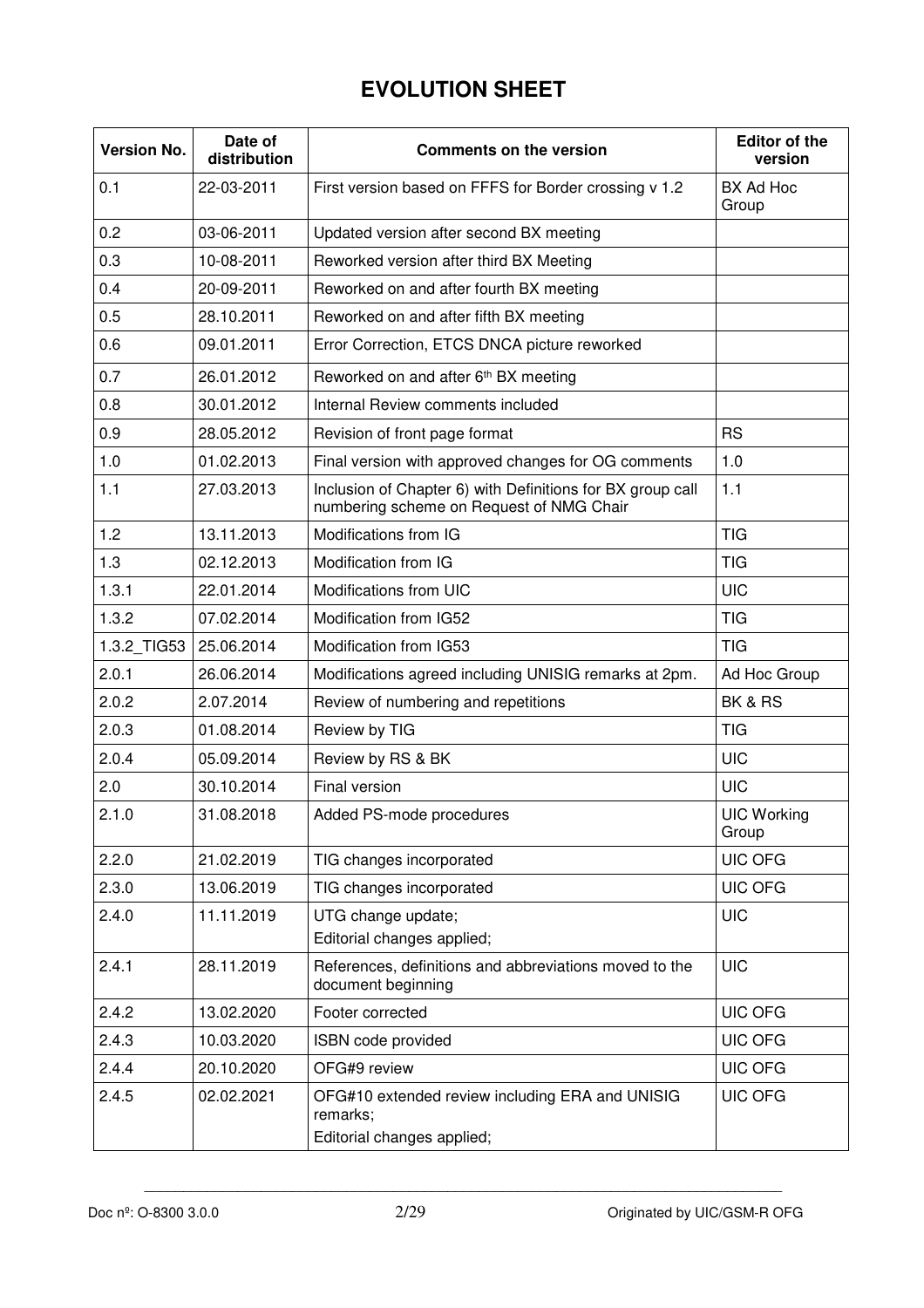| 2.4.6 | 26.03.2021 | UTG change update | OFG<br>UIC |
|-------|------------|-------------------|------------|
| 3.0.0 | 06.05.2021 | Final version     | UIC        |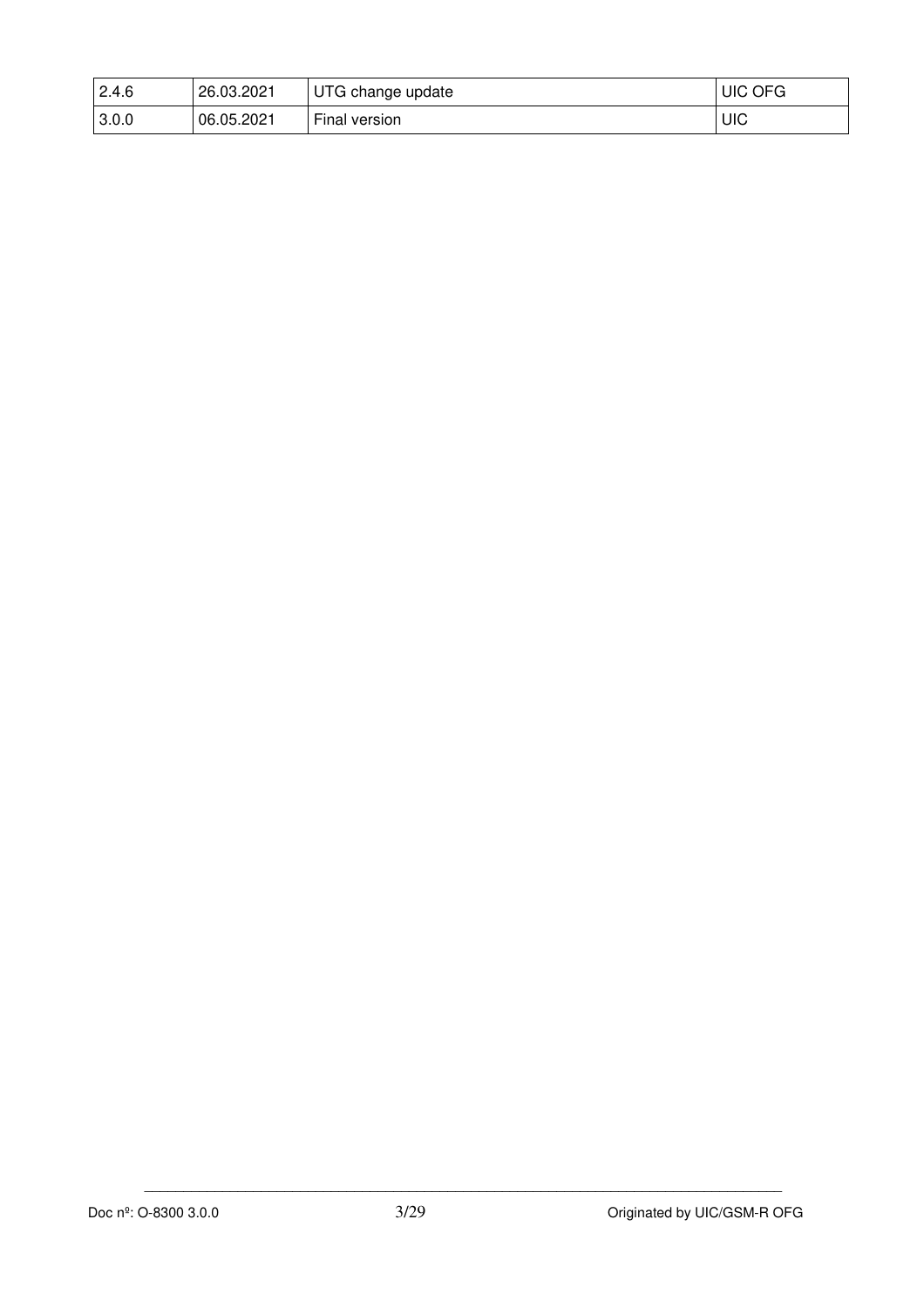#### **List of Contents**

| $\mathbf{1}$   |                |                                                                                |  |
|----------------|----------------|--------------------------------------------------------------------------------|--|
|                | 1.1            |                                                                                |  |
|                | 1.2            |                                                                                |  |
|                | 1.3            |                                                                                |  |
| $\overline{2}$ |                | Voice Services Functionality at borders between GSM-R Networks 11              |  |
|                | 2.1            | Prerequisites                                                                  |  |
|                | 2.2            |                                                                                |  |
|                | 2.3            |                                                                                |  |
|                | 2.4            |                                                                                |  |
|                | 2.4.1          |                                                                                |  |
|                | 2.4.2          |                                                                                |  |
|                | 2.4.3          | Cab Radio in dedicated mode (busy in point to point call)  16                  |  |
|                | 2.4.4          | Cab Radio busy as talker in VGCS or VBS (not a REC) 16                         |  |
|                | 2.4.5          | Cab Radio in group receive mode (listener in VBS or VGCS, not a REC) 17        |  |
|                | 2.4.6          |                                                                                |  |
|                | 2.4.7          |                                                                                |  |
|                | 2.5            |                                                                                |  |
|                | 2.6            |                                                                                |  |
|                | 2.7            |                                                                                |  |
|                | 3 <sup>1</sup> | ETCS Data Services Functionality at borders between GSM-R Networks (CS-mode)19 |  |
|                | 3.1            |                                                                                |  |
|                | 3.2            |                                                                                |  |
|                | 3.3            |                                                                                |  |
| 4              |                |                                                                                |  |
| 5              |                |                                                                                |  |
| 6              |                |                                                                                |  |
|                | 6.1            |                                                                                |  |
|                | 6.2            |                                                                                |  |
|                | 6.3            |                                                                                |  |
|                | 6.4            |                                                                                |  |
|                | 6.5            |                                                                                |  |
|                | 6.6            |                                                                                |  |
|                | 6.7            |                                                                                |  |
| $\overline{7}$ |                | Data service functionality at borders between GSM-R networks (PS-mode) 26      |  |
|                | 7.1            |                                                                                |  |
|                | 7.2            |                                                                                |  |
|                | 7.3            |                                                                                |  |
|                | 7.3.1          |                                                                                |  |
|                | 7.3.2          |                                                                                |  |
|                | 7.3.3          | Scenario 2b PS-to-CS limited GSM-R bearer capabilities  28                     |  |
|                | 7.3.4          |                                                                                |  |
|                | 7.4            |                                                                                |  |
|                | 7.4.1          |                                                                                |  |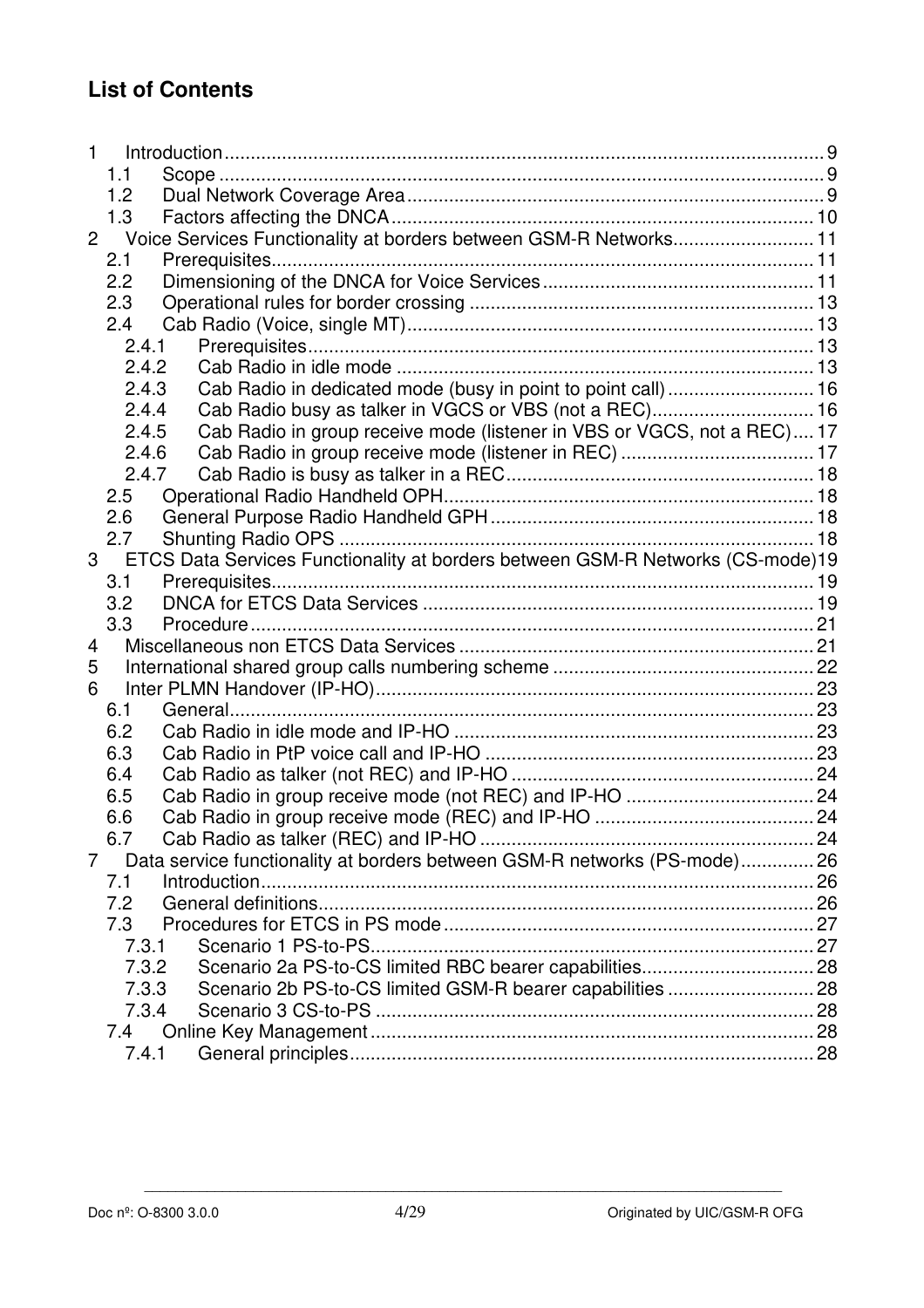#### **References**

- [1] EIRENE SRS version 16.0.0 / FRS version 8.0.0;
- [2] TSI OPE under "Implementing Regulation (EU) 2019/773 of 16 May 2019";
- [3] MORANE E12T6001 5.1 FIS for Functional Addressing;
- [4] SUBSET-037 EuroRadio FIS version 3.2.0;
- [5] SUBSET-137 Online Key Management FFFIS version 1.0.0;
- [6] SUBSET-093 GSM-R QoS requirements;
- [7] SUBSET-026 System Requirements Specification version 3.6.0;
- [8] SUBSET-039 FIS for RBC/RBC handover version 3.2.0;
- [9] SUBSET-023 Glossary of Terms and Abbreviations version 3.3.0;
- [10] 3GPP TS 44.018: " Mobile radio interface layer 3 specification; Radio Resource Control (RRC) protocol";
- [11] Radio Transmission FFFIS for EuroRadio;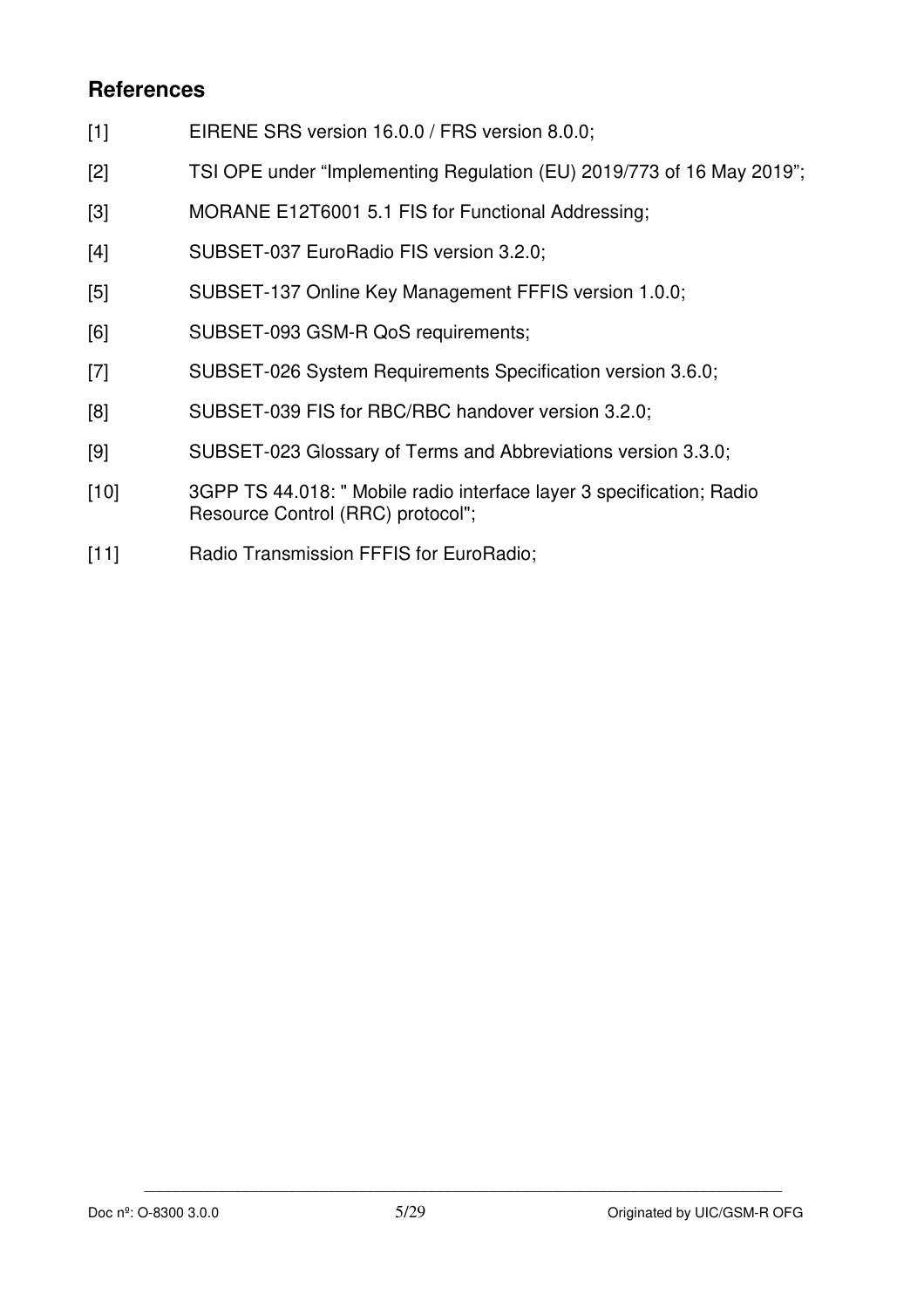#### **Definitions**

| Balise:                      | The definition in accordance with SUBSET $-$ 023 [9]<br>applies.                                                                                                                                                                                                                                    |
|------------------------------|-----------------------------------------------------------------------------------------------------------------------------------------------------------------------------------------------------------------------------------------------------------------------------------------------------|
| Broadcast call:              | The definition in accordance with EIRENE SRS [1]<br>applies.                                                                                                                                                                                                                                        |
| Cab Radio:                   | The definition in accordance with EIRENE SRS [1]<br>applies.                                                                                                                                                                                                                                        |
| Controller:                  | The definition in accordance with EIRENE SRS [1]<br>applies.                                                                                                                                                                                                                                        |
| Dedicated mode               | The definition in accordance with 3GPP TS 44.018<br>[10] applies.                                                                                                                                                                                                                                   |
| Dual Network Coverage Area:  | A section of track where radio coverage is deliberately<br>provided from two networks. EIRENE network:<br>The definition in accordance with EIRENE SRS [1]<br>applies.                                                                                                                              |
| ENRC:                        | The ETCS specific ENRC zone is the area in which the<br>GSM-R connection to the RBC within the new network<br>(East) is established.                                                                                                                                                                |
| EIRENE system:               | The definition in accordance with EIRENE SRS [1]<br>applies.                                                                                                                                                                                                                                        |
| <b>Voice ENRS:</b>           | The voice ENRS is the area in which the voice<br>functional border crossing procedures are performed<br>that are required to select and attach to the new<br>network (East). For voice services the re-registration of<br>the functional number(s) must also be performed within<br>the voice ENRS. |
| <b>ETCS ENRS:</b>            | The ETCS ENRS is the area in which the ETCS<br>functional border crossing procedures are performed<br>that are required to register and attach to the new<br>network (East).                                                                                                                        |
| ETCS:                        | The European Train Control System (ETCS) is a<br>signalling, control and train protection system designed<br>to replace the many incompatible systems previously<br>used by European railways.                                                                                                      |
| <b>ETCS Data Only Radio:</b> | The definition in accordance with EIRENE SRS [1]<br>applies.                                                                                                                                                                                                                                        |
| ETCS Level 2/3:              | The definition in accordance with Subset $-$ 26 [7]<br>applies.                                                                                                                                                                                                                                     |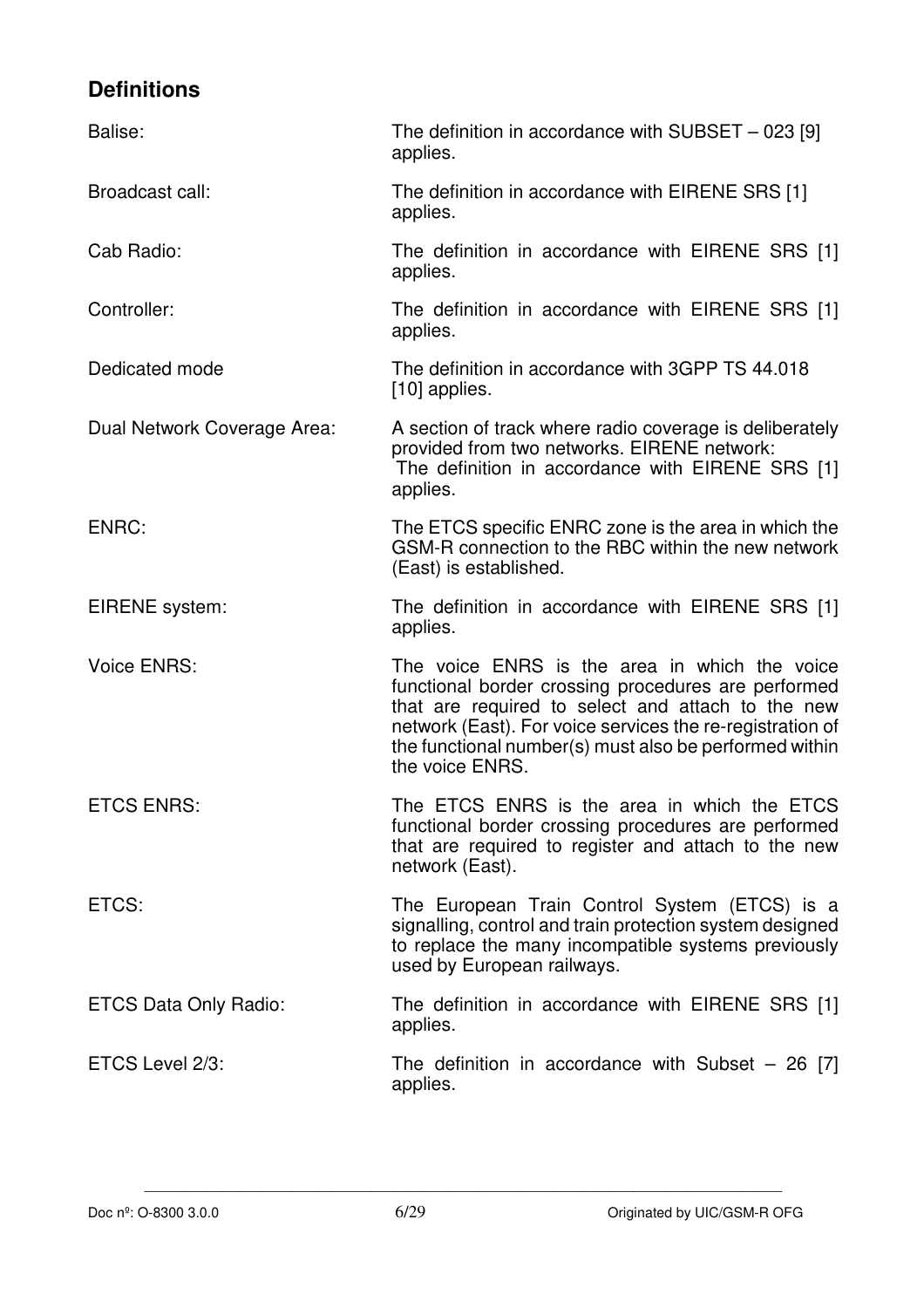| EuroRadio:                       | Protocol suite to allow the transmission of ETCS<br>related information between on board and<br>corresponding ground entities (i.e. RBC) in<br>accordance with SUBSET-037 [4]. |
|----------------------------------|--------------------------------------------------------------------------------------------------------------------------------------------------------------------------------|
| Functional addressing/numbering: | The definition in accordance with EIRENE SRS [1]<br>applies.                                                                                                                   |
| Functional identity:             | The definition in accordance with EIRENE SRS [1]<br>applies.                                                                                                                   |
| Functional number:               | The definition in accordance with EIRENE SRS [1]<br>applies.                                                                                                                   |
| General purpose radio:           | The definition in accordance with EIRENE SRS [1]<br>applies.                                                                                                                   |
| Group call:                      | The definition in accordance with EIRENE SRS [1]<br>applies.                                                                                                                   |
| Group receive mode:              | The definition in accordance with 3GPP TS 44.018<br>[10] applies.                                                                                                              |
| Group transmit mode:             | The definition in accordance with 3GPP TS 44.018<br>[10] applies.                                                                                                              |
| Handover:                        | The definition in accordance with 3GPP TS 44.018<br>[10] applies.                                                                                                              |
| Idle mode:                       | The definition in accordance with 3GPP TS 44.018<br>[10] applies.                                                                                                              |
| Mobile station:                  | The definition in accordance with EIRENE SRS [1]<br>applies.                                                                                                                   |
| Operational radio:               | The definition in accordance with EIRENE SRS [1]<br>applies.                                                                                                                   |
| Radio Block Centre:              | The definition in accordance with Subset $-23$ [9]<br>applies.                                                                                                                 |
| Railway emergency call:          | The definition in accordance with EIRENE SRS [1]<br>applies.                                                                                                                   |
| Roaming:                         | The use of a mobile on any communications network<br>other than the user's home network.                                                                                       |
| Shunting radio:                  | The definition in accordance with EIRENE SRS [1]<br>applies.                                                                                                                   |
| <b>Silent Period:</b>            | Encompasses the period of time for selection the new<br>network and successful network registration.                                                                           |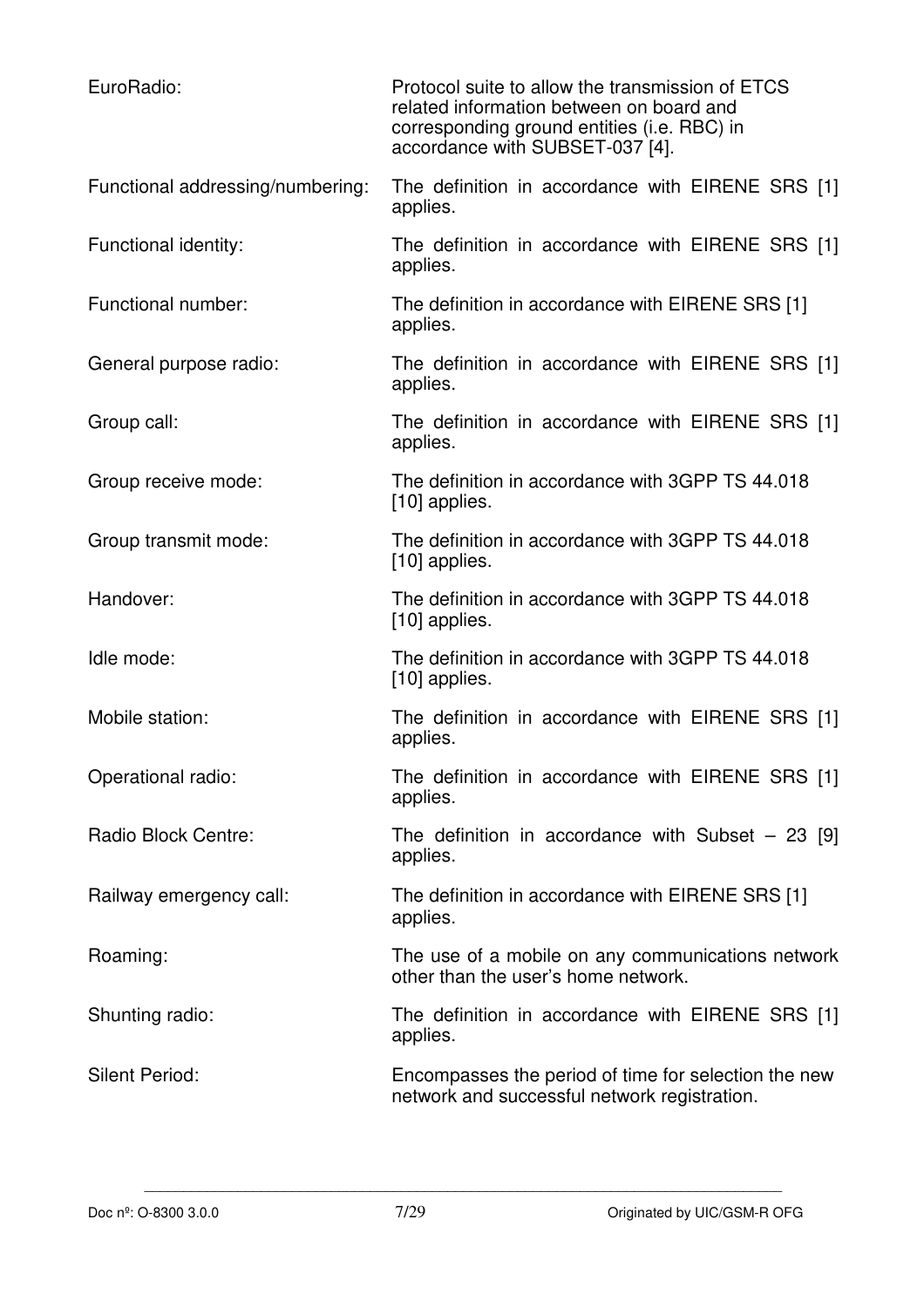### **Abbreviations**

| СC           | <b>Country Code</b>                             |
|--------------|-------------------------------------------------|
| <b>CS</b>    | <b>Circuit Switched</b>                         |
| <b>CT</b>    | Call Type                                       |
| <b>DNCA</b>  | Dual Network Coverage Area                      |
| <b>DNS</b>   | Domain Name Service                             |
| <b>EDOR</b>  | <b>ETCS Data Only Radio</b>                     |
| <b>ENRC</b>  | Eirene Network Re-Connection zone               |
| <b>ENRS</b>  | Eirene Network Re-Selection zone                |
| <b>ETCS</b>  | European Train Control System                   |
| <b>FACCH</b> | <b>Fast Associated Control Channel</b>          |
| <b>FC</b>    | <b>Function Code</b>                            |
| <b>FN</b>    | <b>Functional Number</b>                        |
| <b>GGSN</b>  | <b>Gateway GPRS Support Node</b>                |
| <b>GPRS</b>  | <b>Generalized Packet Radio Service</b>         |
| <b>HGGSN</b> | Home GGSN                                       |
| $(E)$ GPRS   | <b>Enhanced GPRS</b>                            |
| IP-HO        | Inter PLMN Handover                             |
| <b>KMAC</b>  | Key Message Authentication Code                 |
| <b>KMC</b>   | Key Management Centre                           |
| МT           | <b>Mobile Termination</b>                       |
| <b>NDC</b>   | <b>Network Destination Code</b>                 |
| <b>PDP</b>   | <b>Packet Data Protocol</b>                     |
| <b>PLMN</b>  | <b>Public Land Mobile Network</b>               |
| <b>PS</b>    | <b>Packet Switched</b>                          |
| <b>RBC</b>   | <b>Radio Block Controller</b>                   |
| <b>REC</b>   | Railway Emergency Call                          |
| <b>SGCA</b>  | <b>Shared Group Call Area</b>                   |
| <b>TCS</b>   | <b>Train Control System</b>                     |
| <b>USSD</b>  | <b>Unstructured Supplementary Services Data</b> |
| <b>VBS</b>   | <b>Voice Broadcast Services</b>                 |
| <b>VGCS</b>  | <b>Voice Group Call Services</b>                |
| <b>VGGSN</b> | <b>Visited GGSN</b>                             |
| <b>VSGSN</b> | <b>Visited SGSN</b>                             |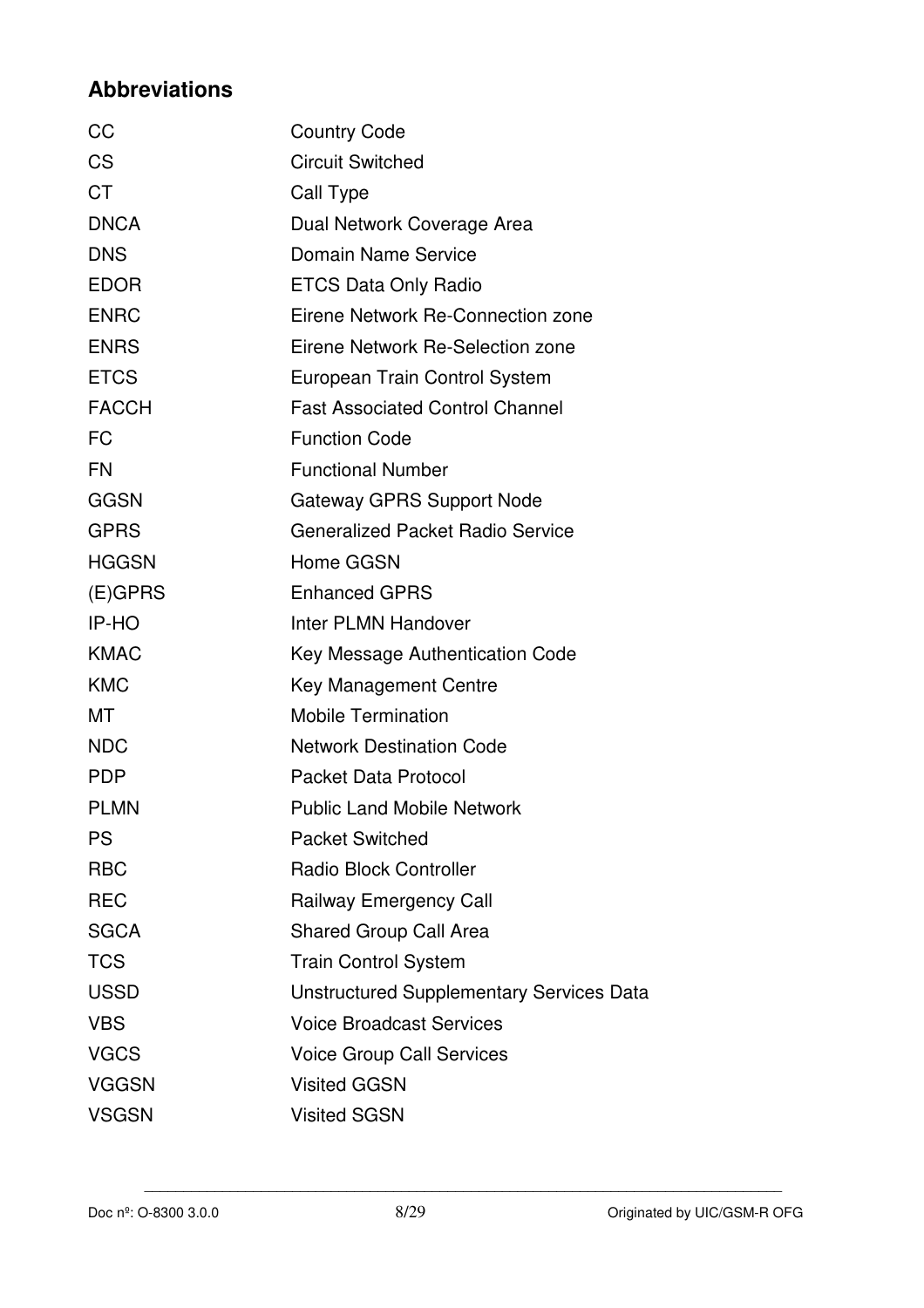# **1 Introduction**

## **1.1 Scope**

Based on the latest EIRENE specifications [1] this FFFS describes the voice and data services functionality when a Mobile Station (MS) crosses the border between two EIRENE networks. The described border crossing procedure aims at minimizing the silent period for voice calls, including in particular REC.

ERTMS data applications can be either operated in circuit switched mode (CS-mode) or in packet switched mode (PS-mode). This document will elaborate on both modes of operation.

All relevant functional scenarios are described, e.g. border crossing in idle mode, with active point to point calls, with active group calls (REC and non REC group calls) and ETCS data communication in both modes of operation. In addition, the possible influence of inter PLMN handover on the above scenarios is addressed. All indicated timings assume normal operation.

Where harmonized international operational rules are referred in this document, further information may be obtained from "TSI Subsystem: Operation and traffic management" [2].

The document is a summary of existing requirements and available solutions and does not contain new technical requirements for network and mobiles. Consequently, these requirements are covered by the existing test specifications and do not require further testing or separate test activities.

> *NOTE: The use of MLPP supplementary service (pre-emption) applicable in CS-mode on inter GSM-R network trunks is not required because the average traffic load is low and no blocking of trunk lines is expected.*

## **1.2 Dual Network Coverage Area**

1. Due to the nature of GSM, it may happen that railway lines close to network borders also see coverage from a neighbouring EIRENE network. Since for lines running alongside such a network border but not crossing it, e.g. on the left and the right side of the river Rhine, a change of the network in the MT of the trains has to be avoided.

Therefore, automatic network selection is de-activated in GSM-R Cab Radios as well as in ETCS data only radios (EDOR).

- 2. Usage of GSM-R train radio in border crossing traffic therefore requires the change of the network (network reselection) to be effectuated deliberately  $(=$  in general in 'manual' or in 'directed' mode [1] and only in the dedicated sections of the border (crossing) line.
- 3. Where the rail track crosses the (operational) border between two EIRENE Networks (referred to as "West" and "East" in figure 1 below) there is a segment of rail track where intentionally overlapping radio coverage from both GSM-R networks is required for safeguarding of the border crossing processes as described in the following chapters. Hence, in this Dual Network Coverage Area (DNCA), both Networks West and East are available and shall be used according to operational rules.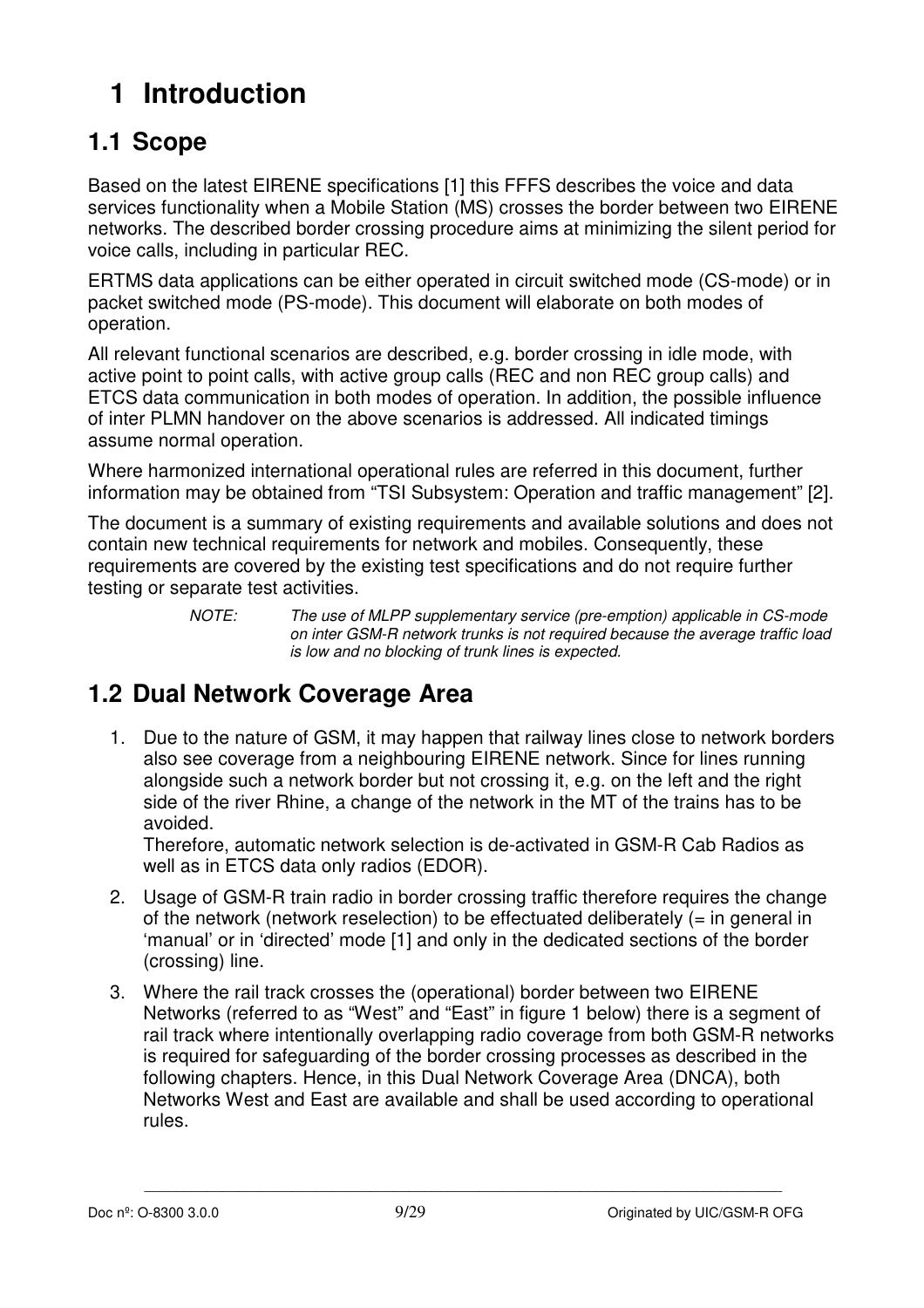*NOTE: This (operational) border follows railways' operational needs and does not necessarily coincide with the political border of the two adjacent countries.* 

4. The functional procedures and related maximum procedure duration requirements for voice related services and ETCS data during border crossing are different. The basic considerations / models for deducing the DNCA are described in chapters 2.2 and 3.2 respectively.

## **1.3 Factors affecting the DNCA**

- 1. The location of the (operational) border between two different railway infrastructure managers in many cases follows railways' operational needs and does not necessarily coincide with the political border of the two adjacent countries.
- 2. In addition to the location of the defined border between the control areas of the neighbouring traffic controllers, the location of the operational significant points on the track is important for the design of the DNCA.
- 3. The maximum line speed has to be considered in the design of the DNCA.
- 4. There may be several locations on the tracks at which communication between a driver and the operationally responsible traffic controller must be ensured which may influence the location of the EIRENE Network Re-Selection zone (ENRS), where the border crossing train changes from one EIRENE network to the next.

Examples of such locations are:

- Stop Signals
- Point Switches / Turnouts
- Protected level crossings
- Switched (neutral) sections in the electric power supply (overhead catenary or electric rail)
- Automatic level crossings (supervised)
- Hot wheel / hot axle box detectors
- Long tunnels
- 5. The following locations are generally not significant for the positioning of the ENRS:
	- Distant signals
	- Caution signals
	- Points operated on site / interlocked
	- Train-triggered and by train supervised level crossings
	- Level crossings without technical protection
- 6. Variations from the above guidelines are possible and will depend on local conditions and operational requirements. The relevant operational points can be different on both sides of a border, resulting in an asymmetric DNCA.

Therefore chapters 2.2 and 3.2 consider only the basic factors for DNCA dimensioning. Detailed planning has to be made for each border taking into account the local influence factors listed above.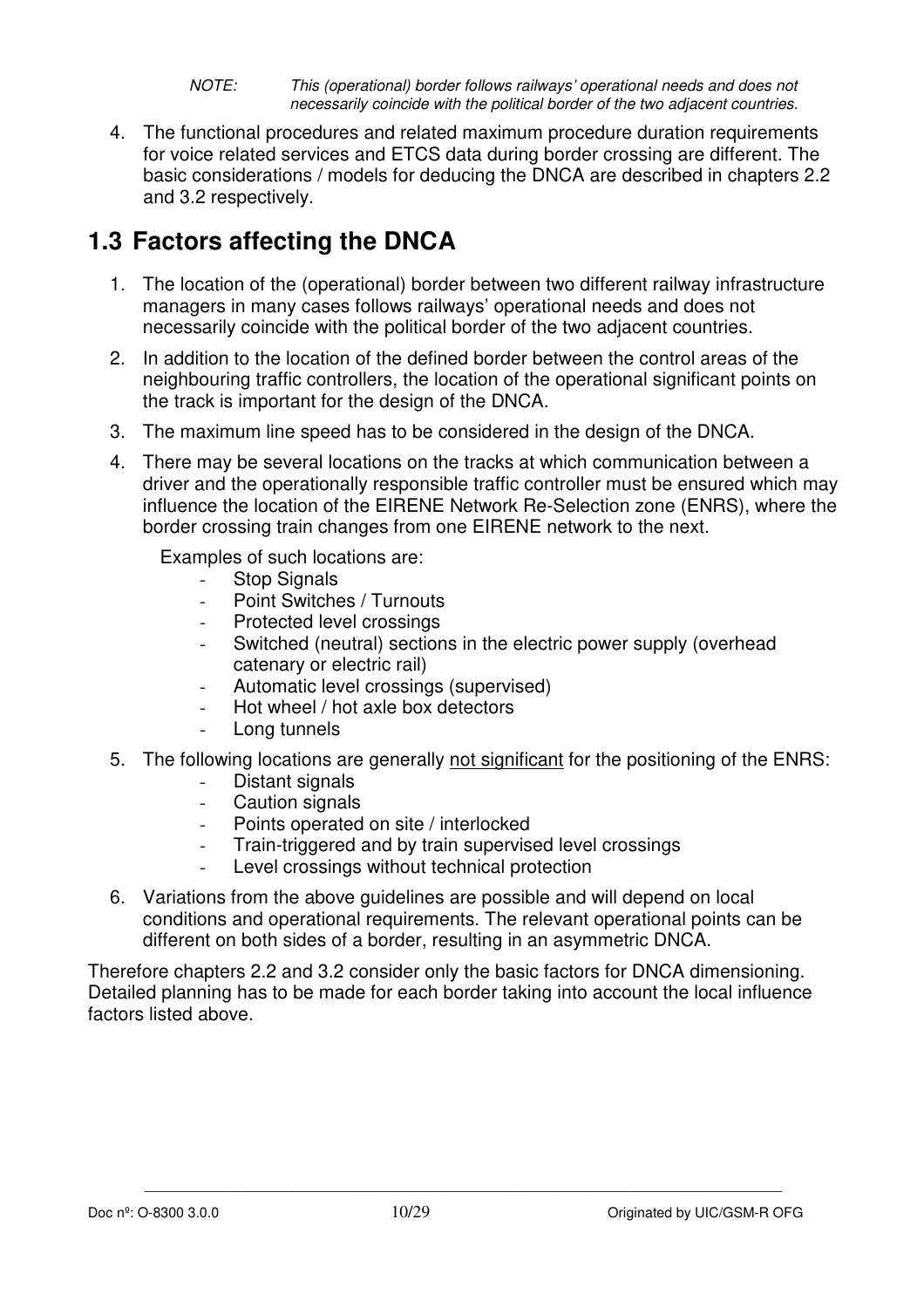# **2 Voice Services Functionality at borders between GSM-R Networks**

#### **2.1 Prerequisites**

- 1. The Mobile Station (MS) is equipped with one single Mobile Termination (MT) and is used for EIRENE voice services;
- 2. Parameters with the subscript H (e.g. *CCH* , *NDCH* ) refer to the **H**ome EIRENE network of the MS (the HPLMN). Parameters with the subscript 'W' (e.g. *CCW* , *NDCW* ) refer to "Network **W**est" and parameters with the subscript 'E' (e.g. *CCE* , *NDCE* ) refer to "Network **E**ast". Network West or East could be the home EIRENE network or they could both be 'foreign' EIRENE networks.

*NOTE: The home network in this context is defined by the SIM-card which is in use in the MS, hence it may differ from the rolling stock owner's home country, especially if there is no EIRENE network present yet.* 

- 3. The MS is assigned an MSISDN "*CCH+NDCH+CT8*", hence it can be reached:
	- a. from terminals within all foreign networks under this number (if there is no barring configured against this)
	- b. from the home network under CT8 (if there is no barring configured against this)
	- c. from terminals in foreign EIRENE networks under "*900+ICH+CT8*" (if there is no barring configured against this).
- 4. The user (driver, conductor etc) is registered to a Functional Number (FN) in Network West –"*CT2+UIN+FC*". It can therefore be reached:
	- a. from terminals within Network West under this number;
	- b. from terminals in other EIRENE networks under "*900+ICW+CT2+UIN+FC*".
		- *NOTE: CT3 are permanently registered to the MSISDN in the home network. Thus the "900+ICH" is needed if calling an engine number registered in a network other than that from where the call originates.*
- 5. For Voice Group and Broadcast Calls the international Group call Identifiers (GID) included in EIRENE-SRS [1] (Table 9-8: Function Code field format for CT=5), including "299" for Railway Emergency Call need to be stored on the SIM of the MS.

### **2.2 Dimensioning of the DNCA for Voice Services**

- 1. Within the DNCA the process of EIRENE Network Re-Selection (attach to new network and re-registration of functional numbers on the new network) shall take place for both traffic directions. The length of the DNCA and **EIRENE N**etwork **R**e**S**election zone (ENRS) is derived from the time values of the border crossing procedures described in the following sections.
- 2. In general, for each traffic direction (NOTE 1), the ENRS has to be dimensioned to provide network coverage so that the procedures which must be performed during border crossing to select and reregister to the new network (East) can be finished before the relevant operational limit for border crossing is passed. The time required to perform the GSM-R network reselection is up to 20 seconds and the registration of functional numbers (EIRENE [1] FRS ) is up to 30 seconds (NOTE 2).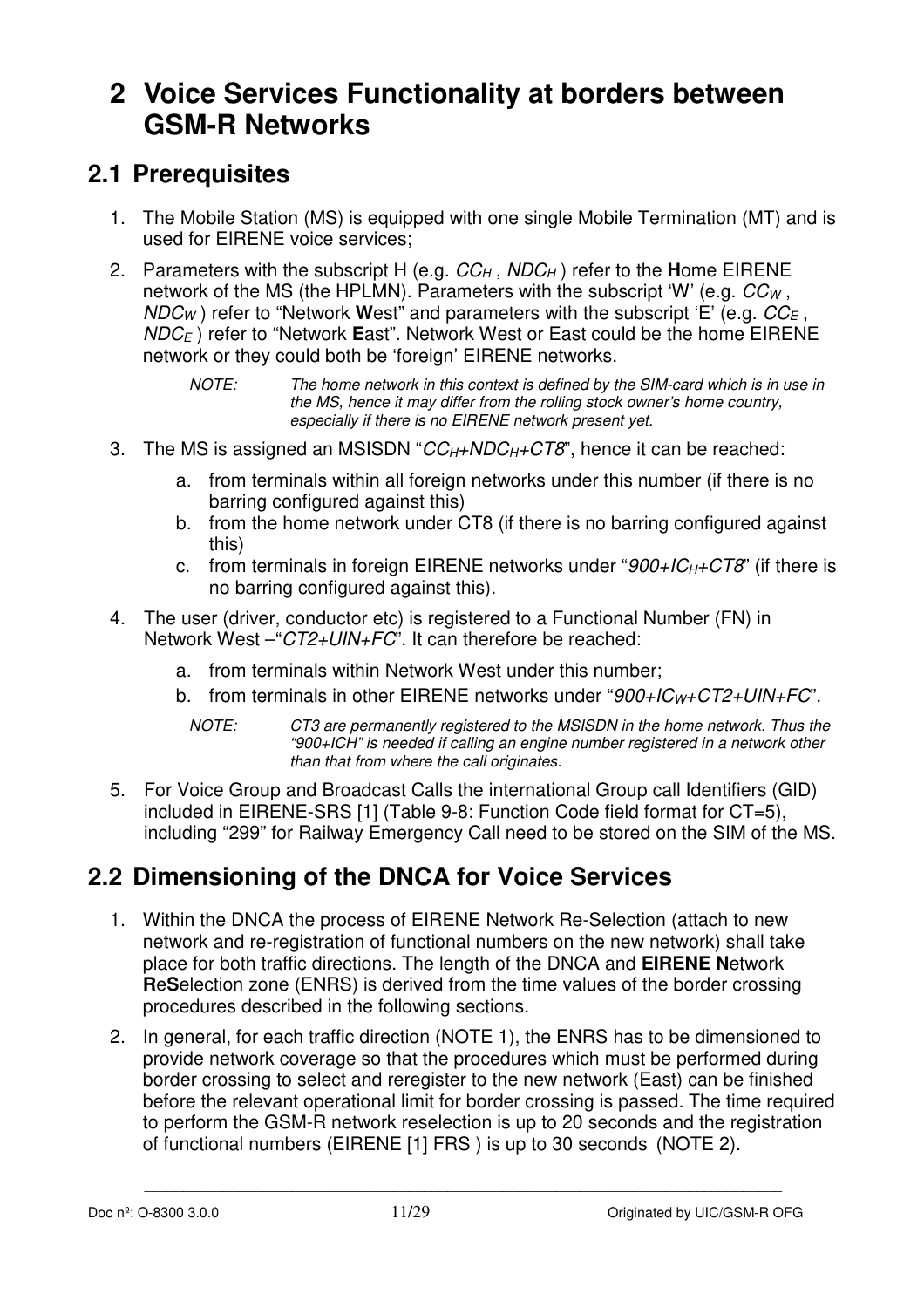- *NOTE 1: Dependent from the local infrastructure on the border-line, in most cases two different ENRS will exist, one for each traffic direction; The DNCA thus has to cover both from the very beginning to the very end.*
- *NOTE 2: For availability reasons it may be desirable to include a safety margin of 10 seconds to handle failures in the reselection procedure within the ENRS zone.*
- 3. Each ENRS within the DNCA (see figure 1) begins from the (radio-) switching point, i.e. the point, where the process of network (re-)selection in the MS has to be launched either manually by the driver at the MMI of the Cab Radio following an operational instruction or be triggered by a balise or similar (track-side) device.
- 4. The ENRS ends at the operational limit for the respective direction of the trains, i.e. the first operationally significant point, where network selection and functional registration of the MS in the new network have to be completed.
- 5. The following figure shows the DNCA for border crossing without ETCS. The picture shows the simplest (with identical operational limits from both border sides) situation for border crossing in both directions.

For voice services, border crossing in a single direction does not require a duplicate coverage. Once the procedure to select Network East is started no further coverage of Network West is required. The DNCA for voice is the result of the required ENRS for support of border crossing in the reverse direction.



*Figure 1: Dual Network Coverage Zone at EIRENE network borders without ETCS)* 

6. Furthermore, the beginning, end and thus the actual length of the DNCA depend on operational constraints and the factors mentioned in chapter 1.3 within the respective track section and therefore will differ from border line to border line.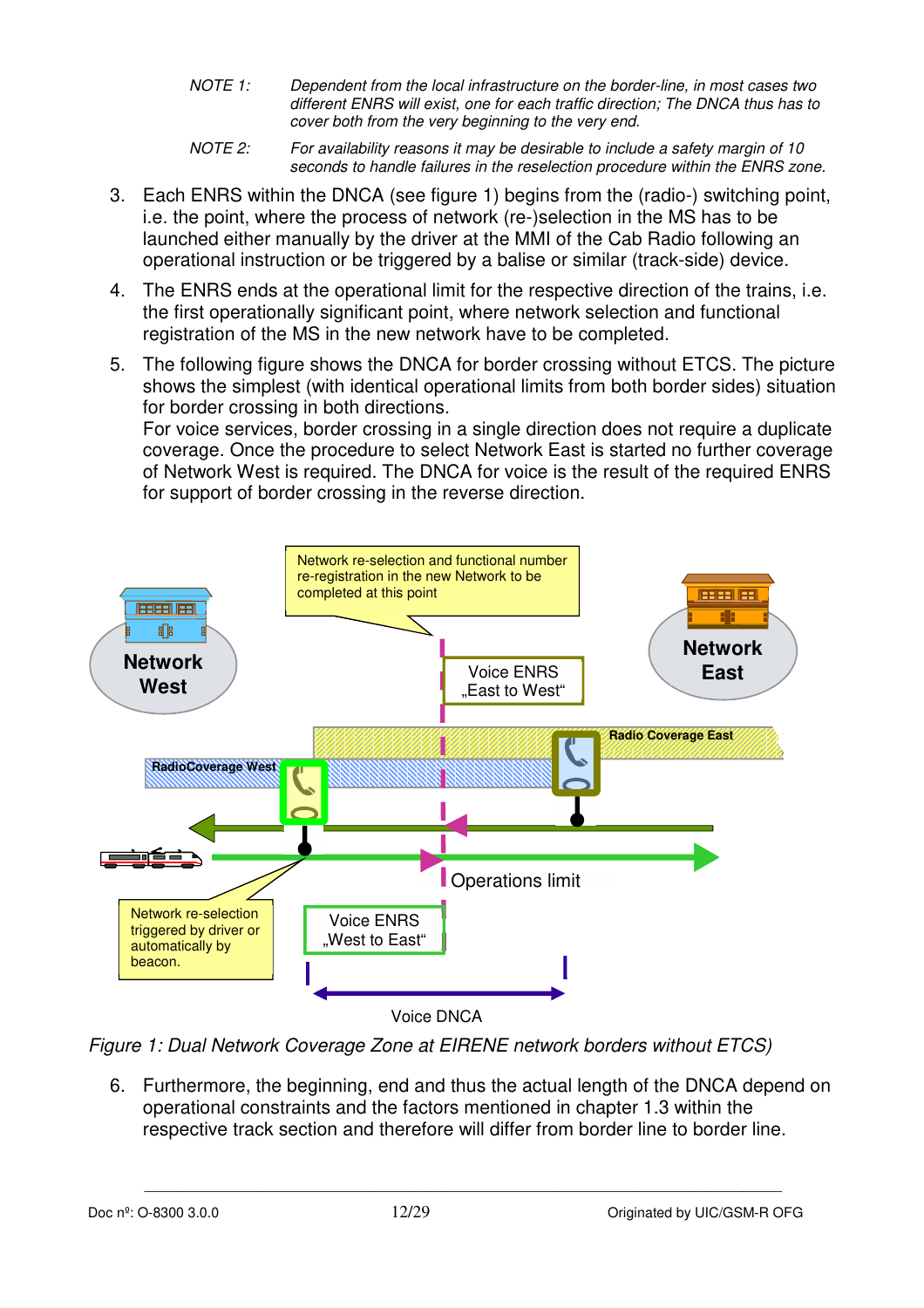## **2.3 Operational rules for border crossing**

- 1. Ongoing PtP calls have to be terminated by the train driver to ensure the MS goes to idle mode when the sign indicating the start of the network selection procedure is passed during border crossing. This is already included in the TSI OPE operational rules. In idle mode, the network selection procedure can be invoked at the planned location. Automatic termination of active point to point calls by technical means during border crossing is not required. Calls which are not terminated by the driver will be dropped at the latest when the MS runs out of coverage of the old network.
- 2. In case it was not possible to perform EIRENE network reselection into Network East the operational rules as described in the TSI OPE shall apply.
- 3. For Group Calls which do not have priority 0, it is recommended that the driver releases the talker function (if necessary) and terminates/leav
- 4. es the ongoing group call at the corresponding sign-post. In this way the MS will go to idle mode and the network selection procedure can be invoked at the planned location (sign-post) during border crossing.
- 5. Ongoing priority 0 calls will be kept during border crossing. Deactivation or leaving of a priority 0 call / REC during border crossing is neither required nor technically supported. As described in chapters 2.4.6 and 2.4.7,coverage of the old network (West) will be lost during border crossing. After attaching to the new network (East) the Cab Radio will rejoin an ongoing REC / priority 0 call.
	- *NOTE: As a consequence, the following point has to be considered in post incident analysis. As the confirmation for receipt of a priority 0 / REC is sent after the call is finished, no confirmation will be sent to the old Network West from the border crossing MS. Instead the confirmation will be sent to the new network to which the MS attaches after the coverage of the old network has been lost.*

## **2.4 Cab Radio (Voice, single MT)**

#### **2.4.1 Prerequisites**

The following paragraphs describe the behaviour of a mobile station (MS) in use as a Cab Radio during the border crossing process considering different modes of its operation.

- 1. The Cab Radio is configured to manual GSM network selection.
- 2. The Cab Radio is able to receive point-to-point calls (whereby the calling party uses the MSISDN or one of the FNs of the Cab Radio)
- 3. The Cab Radio is able to initiate point-to-point calls (dialling FN or MSISDN or ISDN of the called party) based on the internationally agreed access matrix.
- 4. The Cab Radio is able to join interoperable group calls (VBS and VGCS with GID as stored on the SIM of the Cab Radio).

*NOTE: It should be noted that other GIDs may also be present.* 

5. The Cab Radio is able to initiate interoperable group calls (VBS and VGCS with GID as stored on the SIM of the Cab Radio**Napaka! Zaznamek ni definiran.**).

#### **2.4.2 Cab Radio in idle mode**

1. The idle Cab Radio is situated in Network West and moving towards the adjacent Network East.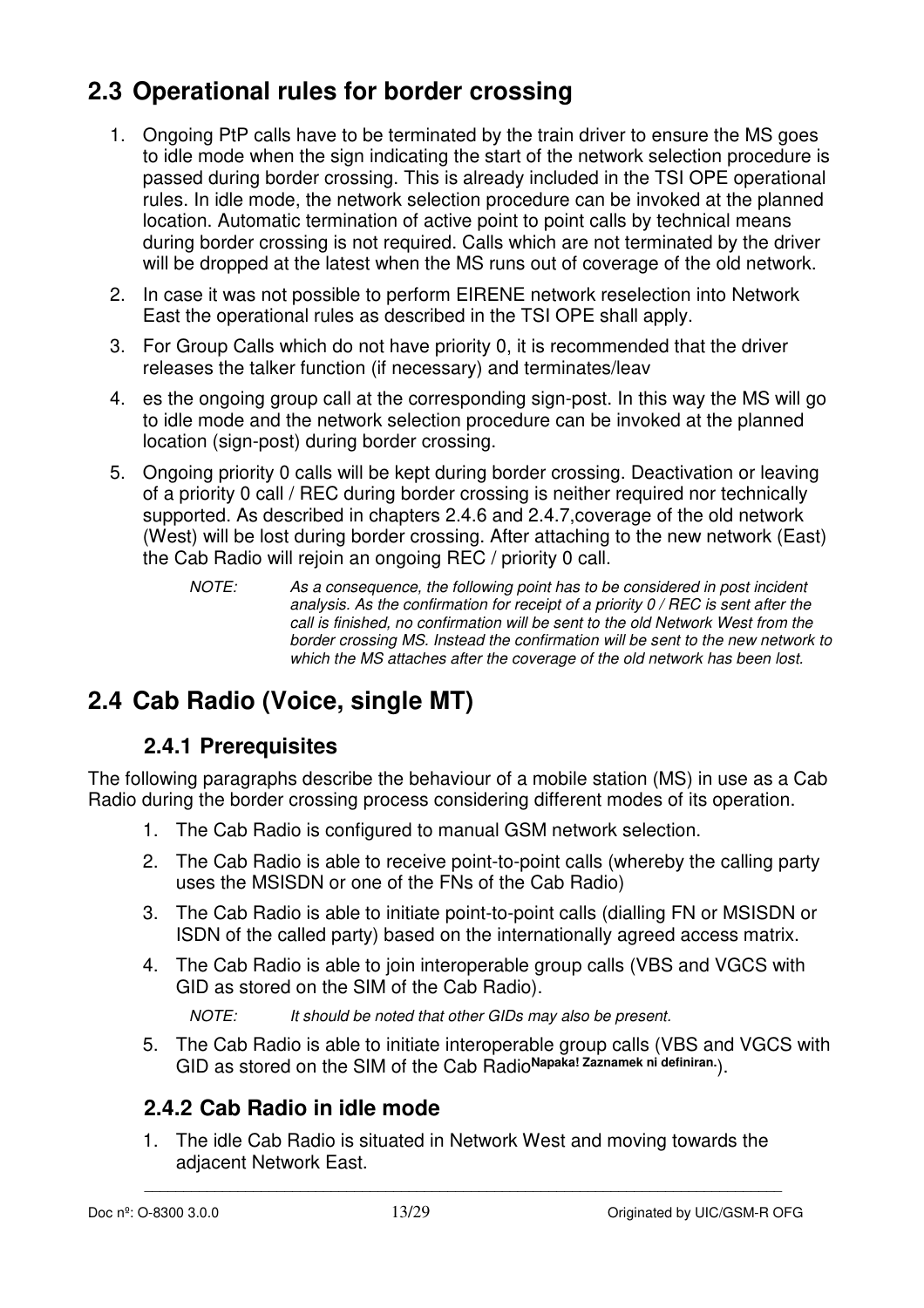- 2. When passing the defined radio switching point of the respective traffic direction within the DNCA the idle Cab Radio is triggered to perform an EIRENE network reselection from Network West. This may immediately tell the Cab Radio to attach to Network East or it may begin a more general network selection process.
- 3. The trigger can be:
	- a) an MMI action by the train driver who is following an operational instruction
	- b) a balise or similar (track-side) device, which transmits a signal to the Cab Radio (via some external device(s)) when the train passes a specific point on the line.
- 4. Upon reception of the network selection trigger (see above) the Cab Radio starts the procedure to become attached to Network East:
	- a) The Cab Radio will detach from Network West and will then be unavailable for incoming/outgoing p2p calls, for incoming VGCS (including REC) and VBS (since it is no longer reading any NCH) and for outgoing VGCS (including REC) and VBS. This marks the start of the "silent period" for the Cab Radio.
	- b) There are then two possible behaviours:
		- 1) If the trigger explicitly specifies the reselection towards Network EAST, the Cab Radio will scan the GSM-R spectrum and find EAST being present in one of the possible cells (assuming the DNCA is configured correctly) and the Cab will now enter dedicated mode and perform a "Location Update" Attach in EAST.
		- 2) If the trigger does not explicitly specify the reselection towards Network EAST:
			- i. The Cab Radio will scan the GSM-R spectrum.
			- ii. The Cab Radio re-attaches to WEST and the driver is able to retrieve a list of the networks which it is possible to join. EAST will be in this list (assuming the DNCA is correctly configured). While the list is displayed, the Cab is again available for GSM-R calls on WEST.
			- iii. The driver selects which network he wishes to join (EAST).
			- iv. The Cab Radio will detach from WEST and, assuming that there is still a signal available from EAST, the Cab will now enter dedicated mode and perform a "Location Update type" Attach in EAST.
		- *NOTE 1: During step 4 the Cab is partly unavailable for REC and any other calls.*

\_\_\_\_\_\_\_\_\_\_\_\_\_\_\_\_\_\_\_\_\_\_\_\_\_\_\_\_\_\_\_\_\_\_\_\_\_\_\_\_\_\_\_\_\_\_\_\_\_\_\_\_\_\_\_\_\_\_\_\_\_\_\_\_\_\_\_\_\_\_\_\_\_\_\_\_\_\_\_\_\_\_

*NOTE 2: Since relevant information about Network East is available in the Cab Radio (this was provided together with the trigger signal or was pre-configured in the Cab Radio) this above procedure needs to be optimised or an alternative solution defined so that the maximum GSM-R network reselection delay of 20 seconds specified in chapter 2.2 can be achieved for 99% of attempts under normal conditions. This relates to the network selection procedure in section 10.5 of EIRENE [1]-FRS 8.0.0 whereby EIRENE networks are given preference.*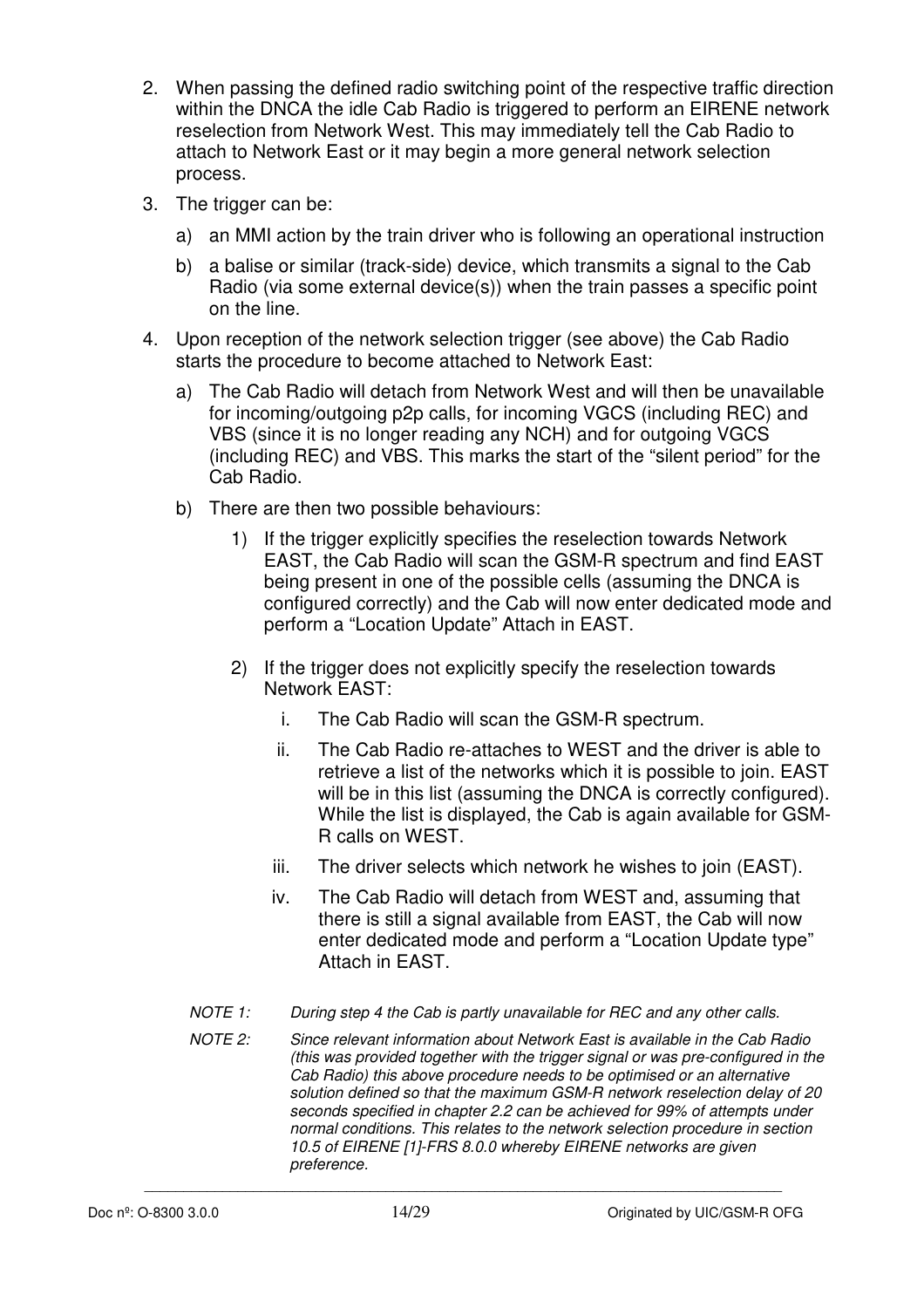- *NOTE 3: During the "silent period" the Cab Radio is unable to initiate or receive any point-to-point calls or group calls (including REC). It is therefore important that the operational aspects for the respective border-line are taken into account when determining the exact location and extent of the DNCA in order to minimise any operational hazards caused by this "silent" period.*
- c) If, in either of the above two cases, attachment to Network East could not be completed the Cab Radio will lose connection to the networks entirely. Operational rules must cover this situation.

The subsequent steps are the same for both behaviours.

- 5. After receiving confirmation of successful Location Update the Cab Radio will enter Idle Mode and can initiate and receive any allowed calls including REC. This marks the end of the "silent period" for the Cab Radio. The following functional number (re-)registration processes can be delayed by such calls.
- 6. The Cab Radio will then re-register the first FC. During the USSD exchange the Cab Radio is unavailable for p2p calls as well as VGCS (including REC) and VBS. For a Cab Radio registered as FC01 using bulk registration permits all function codes to be registered in one step.
- 7. If all Functional Numbers cannot be registered using bulk registration:
	- a) The Cab Radio will enter Idle Mode and check if NCH was changed in order to detect any REC. If a REC is detected the Cab Radio will join it and the further steps below will be delayed until the REC terminates. The Driver can also originate a REC.
	- b) The Cab Radio will re-register the next used FC. During the USSD exchange the Cab Radio is unavailable for p2p calls as well as VGCS (including REC) and VBS.

*NOTE: The registration duration is configured in the Cab Radio to give the lower radio layers sufficient time to finalise a complete scan of NCH.* 

- 8. Step 5 is repeated until all used (5 or max 10 –Optional-) FCs are re-registered. If the Cab Radio is able to use Bulk Registration step 6 is run only once.
- 9. The Cab Radio is now attached to Network EAST, functionally registered in EAST, in idle mode and available for all types of incoming and outgoing calls.
- 10. The idle Cab Radio, now visiting Network East, has the same communication possibilities as described in prerequisites part 2, 3, 4 and 5 above.
- 11. The functional deregistration from Network West is done by issuing the appropriate USSD string as defined in EIRENE [1] SRS after the registration in Network East is successfully completed.
- 12. During the USSD dialogue with the network as described under 7 above, the Cab Radio is intermittently unable to receive any incoming point-to-point calls and to recognise and join any group calls (including REC). This period, not included in the silent period for border crossing, will typically consist of a 2 to 5 second break for each USSD dialogue.
- 13. The Cab Radio is now registered with its still valid Train Number in Network East "*CT2+UIN+FC*" and hence can be reached from terminals within Network East under this number and from terminals in other EIRENE networks under "*900+ICE+CT2+UIC+FC*".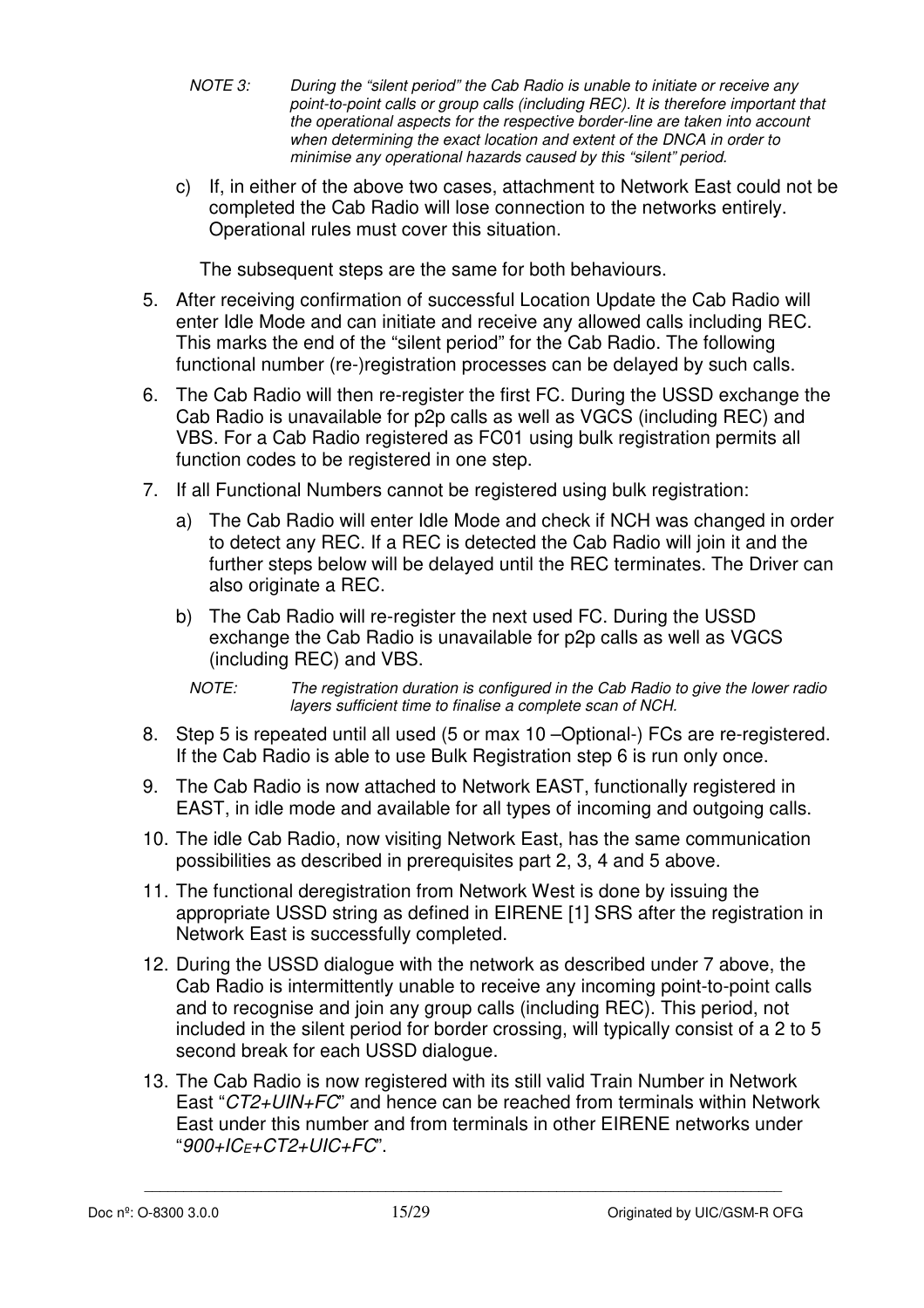#### **2.4.3 Cab Radio in dedicated mode (busy in point to point call)**

- 1. The Cab Radio is busy in a point-to-point call. It is situated in Network West and moving towards the adjacent Network East.
- 2. The Cab Radio is able to receive further point-to-point calls utilising the Call Waiting Supplementary Service.
- 3. The Cab Radio is able join group calls (VBS and VGCS with GID as stored on the SIM of the Cab Radio).
- 4. When passing the defined radio switching point of the respective traffic direction within the DNCA, the busy Cab Radio is triggered to perform an EIRENE network reselection from Network West to Network East.
- 5. The trigger can be:
	- a) an MMI action by the train driver who is following an operational instruction.
	- b) a balise or similar (track-side) device, which transmits a signal to the Cab Radio (via some external device(s)) when the train passes a specific point on the line. In this case the Cab Radio will inform the Train Driver about the occurrence of the trigger. (EIRENE [1] SRS clause 5.6.4i).
	- c) In either case the train driver will terminate the ongoing point-to-point call. He will then manually trigger the now idle Cab Radio to perform the EIRENE network reselection. The procedure specified under 2.4.2 will then apply.
	- d) Automatic termination of the call is not required. EIRENE [1] states that if termination does not occur, the driver will lose network coverage and the call will be dropped.

#### **2.4.4 Cab Radio busy as talker in VGCS or VBS (not a REC)**

- 1. The Cab Radio is busy as talker (first or subsequent talker) in VGCS or VBS. It is situated in Network West and moving towards the adjacent Network East.
- 2. The Cab Radio is able to receive a point-to point call.
- 3. The Cab Radio is able to join further group calls (VBS and VGCS with GID as stored on the SIM of the Cab Radio).
- 4. When passing the defined radio switching point of the respective traffic direction within the DNCA, the busy Cab Radio is triggered to perform an EIRENE network reselection from Network West to Network East.
- 5. The trigger can be:
	- a) An MMI action by the train driver who is following an operational instruction.
	- b) A balise or similar (track-side) device, which transmits a signal to the Cab Radio (via some external device(s)) when the train passes a specific point on the line. In this case the Cab Radio will inform the Train Driver about the occurrence of the trigger. (SRS clause 5.6.4i)
	- c) In either case the Train Driver has to release the talker function so that the Cab Radio enters group receive mode. If the Train Driver had originated the VGCS or VBS then the Train Driver shall terminate the call otherwise the Train Driver shall manually leave the call. In the latter case the call will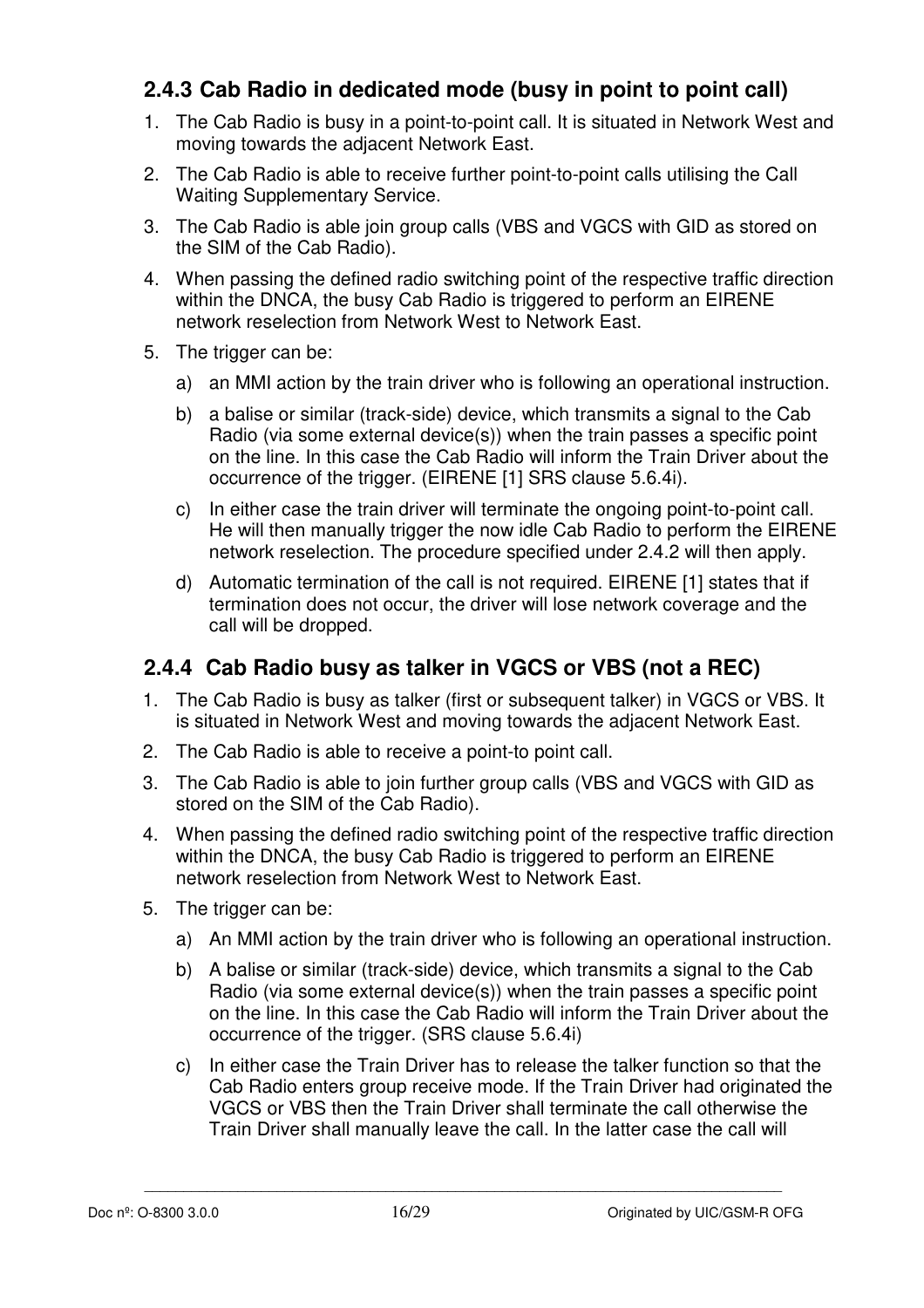continue for the other participants until otherwise terminated. The procedure specified under 2.4.2 will then apply.

*NOTE: If the talker function is not released, the Cab Radio will eventually lose coverage of Network West and the talker will be dropped, thereby releasing the talker function.* 

#### **2.4.5 Cab Radio in group receive mode (listener in VBS or VGCS, not a REC)**

- 1. The Cab Radio is connected to a VGCS or VBS in group receive mode. It is situated in Network West and moving towards the adjacent Network East.
- 2. The Cab Radio is able to receive a point-to point call utilising FACCH in-band signalling.
- 3. The Cab Radio is able to join further group calls (VBS and VGCS with GID as stored on the SIM of the Cab Radio).
- 4. When passing the defined radio switching point of the respective traffic direction within the DNCA, the busy Cab Radio is triggered to perform an EIRENE network reselection from Network West to Network East.
- 5. The trigger can be:
	- a) an MMI action by the train driver who is following an operational instruction.
	- b) a balise or similar (track-side) device, which transmits a signal to the Cab Radio (via some external device(s)) when the train passes a specific point on the line. In this case the Cab Radio will inform the Train Driver about the occurrence of the trigger. (SRS clause 5.6.4i).
	- c) If the Train Driver had originated the VGCS or VBS then the Train Driver shall terminate the call otherwise the Train Driver shall manually leave the call. In the latter case the call will continue for the other participants until otherwise terminated. The EIRENE network reselection procedure as described in chapter 2.4.2 will apply afterwards.

#### **2.4.6 Cab Radio in group receive mode (listener in REC)**

- 1. The Cab Radio is connected to a REC in group receive mode. It is situated in Network West and moving towards the adjacent Network East.
- 2. The Cab Radio will remain connected to this group call after entering the DNCA for as long as the REC continues since the emergency call area at the border may consist of adjacent cells in Networks West and East (Shared Group Call Area = SGCA). Leaving of an ongoing REC group call is impossible therefore the driver remains in the REC until the coverage of Network West is lost.
- 3. Having lost the coverage of Network West during border crossing, the Cab Radio will go to idle mode and perform the EIRENE network selection procedure as described in chapter 2.4.2. After finishing this procedure, the MS will use the late entry functionality to re-join any ongoing REC within a SGCA configuration as listener. If no SGCA configuration is used, the MS will stay in idle mode after the registration within Network East has been finished.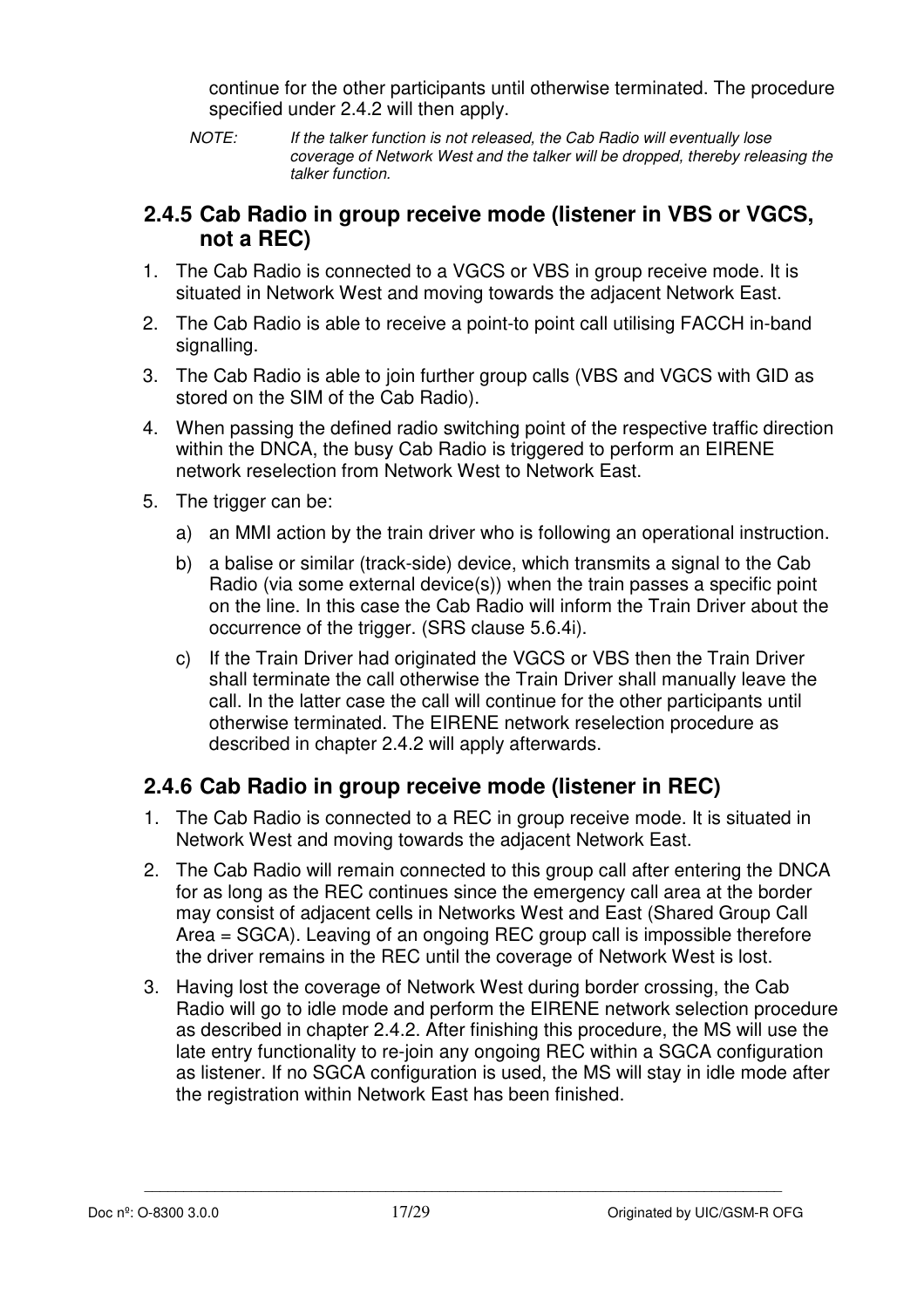#### **2.4.7 Cab Radio is busy as talker in a REC**

- 1. The Cab Radio is busy as talker in a REC in Network West and moving towards the adjacent Network East.
- 2. The Train Driver may release the talker function when entering the DNCA but will stay in this group call at least as listener for as long as the REC continues (see chapter 2.4.6).
- 3. After losing the coverage of Network West, the MS will go to idle mode and perform the network reselection procedure as described in chapter 2.4.2. As described in 2.4.6, the Cab Radio will re-join the ongoing REC as a listener in Network East if a SGCA configuration is used. After re-joining the REC, the talker function can be requested again by the Train Driver.

# **2.5 Operational Radio Handheld OPH**

The OPH is configured for automatic GSM-R network selection with a preferred (home) network in most cases, but this may be overridden manually.

## **2.6 General Purpose Radio Handheld GPH**

The GPH is configured for automatic GSM-R network selection with a preferred (home) network in most cases, but this may be overridden manually.

# **2.7 Shunting Radio OPS**

Border Crossing Yards are not considered as being used. Therefore, the behaviour is out of scope of this document.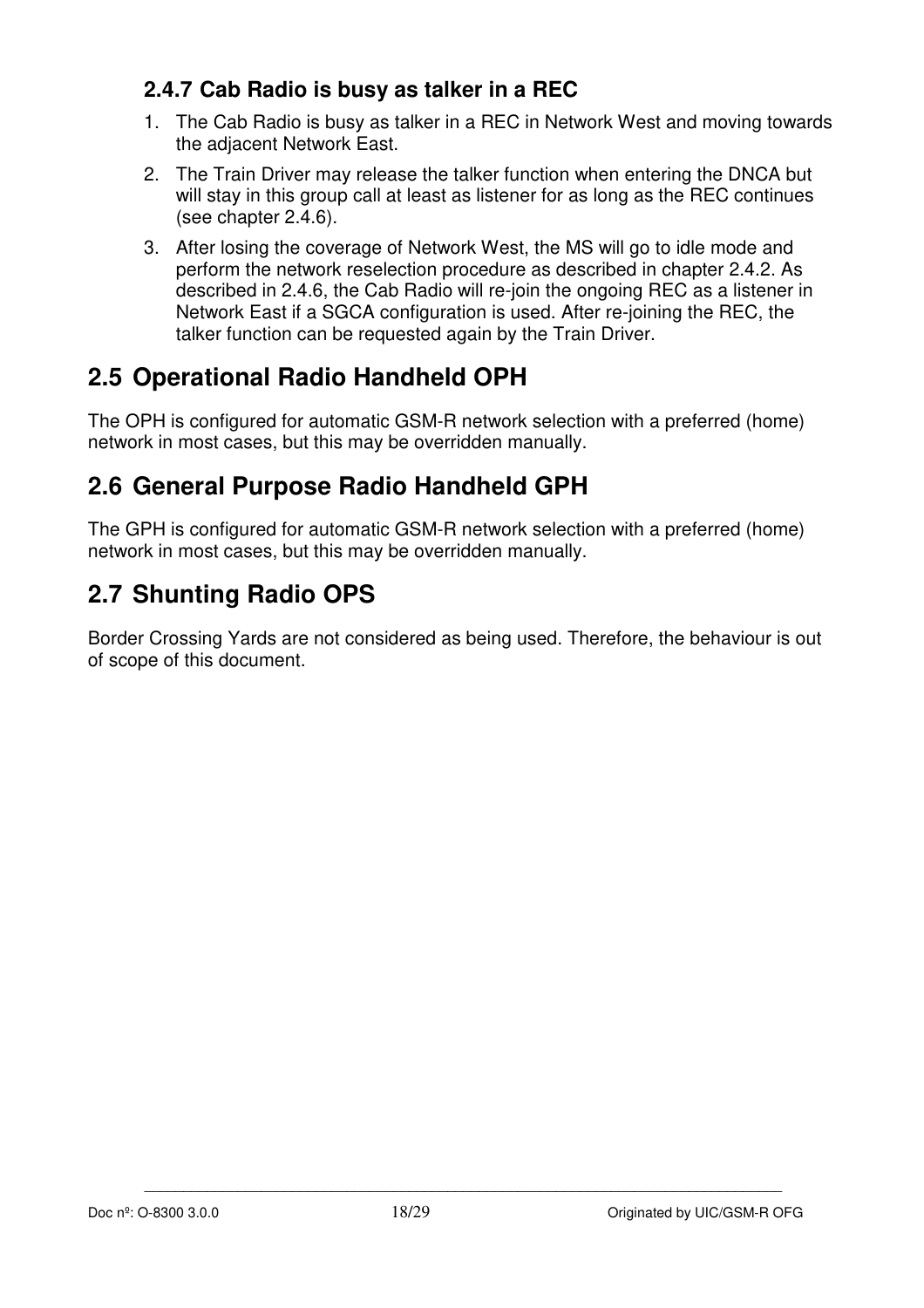# **3 ETCS Data Services Functionality at borders between GSM-R Networks (CS-mode)**

#### **3.1 Prerequisites**

This section applies to a Dual MT EDOR consisting of at least two MT applicable for the operation of ETCS level 2/3.

The Dual MT EDOR is configured to manual network selection mode. The Network selection is invoked by a message in an ETCS balise and not by an MMI input.

In the dual configuration of EDOR, one of the MTs is the active MT that is busy in a dedicated mode circuit switched data connection with the ETCS RBC. The other MT is the standby MT, which is idle.

## **3.2 DNCA for ETCS Data Services**

The DNCA for ETCS border crossing may be different from the DNCA required for voice services as described in chapter 2.2 because the necessary functional procedures and related maximum procedure duration requirements are different.

On border lines equipped with ETCS Level 2/3 (figure 2), the ETCS ENRS for each direction is followed by a second area called EIRENE Network Re-Connection Zone (ENRC). Within the ETCS specific ENRC the connection to the RBC within Network East is set up and the communication session is established.

The ETCS ENRS may be different from the non-ETCS ENRS. For ETCS the ENRS includes only the network Re-Selection process. The new communication session establishment originated by the On-Board Unit (OBU) resulting in a GSM-R connection set up towards the RBC in the new Network East has to be performed within the ENRC.

The ETCS border crossing procedure uses the standby MT to accomplish the necessary functions. The availability of the standby MT permits functional border crossing procedures that require simultaneous connections to the old (West) and the new (East) network. During border crossing, the standby MT within the EDOR is triggered by the reception of a message in an ETCS balise or via radio in-fill unit to start the Network selection procedure to the new Network East. No manual (MMI) activation of the network selection procedure is required.

After registering to the Network East, the standby MT of the EDOR is triggered by another ETCS balise message or via radio in-fill unit to set up the data connection to the new RBC within Network East. The communication session establishment must be successfully completed before the RBC area of the new (the accepting) RBC is reached. If the border crossing balise group has been passed by the safe front-end of the train and the OBU gets the message "Taking over responsibility" from the accepting RBC, the MT within the EDOR that has a session still ongoing with the originating RBC will be ordered by the OBU to drop its active call on Network West and to perform network selection in Network East. Therefore, for ETCS border crossing in a single direction, a DNCA zone is required because the new communication session to RBC East must be established using Network East radio coverage before the RBC area of the RBC East is reached and before the connection to Network West is lost.

The maximum duration requirements for network registration time and connection setup time of the ETCS border crossing procedures within the ENRS and the ENRC are defined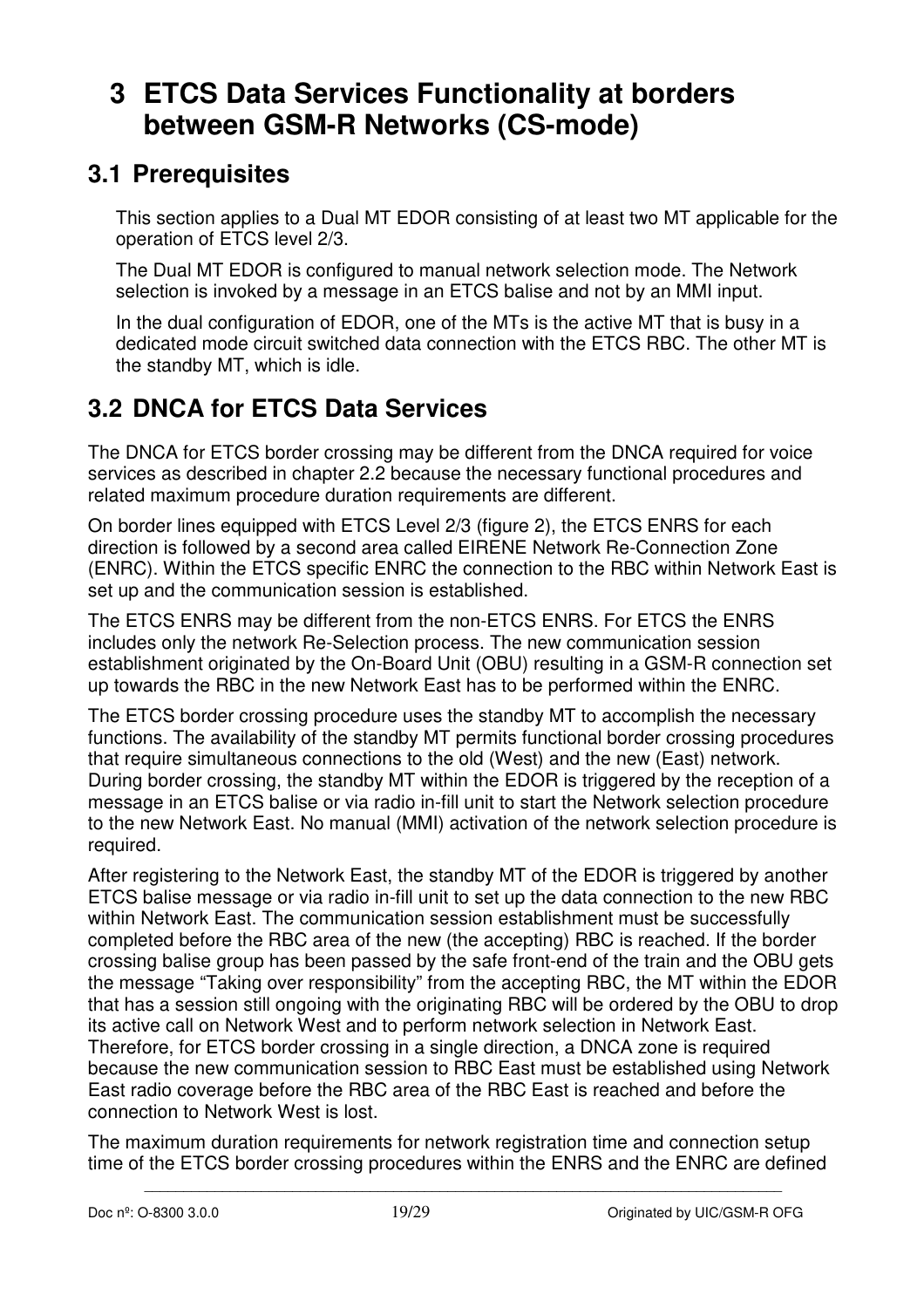in bySUBSET-093 [6], but ETCS engineering may allow longer network registration and connection setup time. According to SUBSET-093 [6], one retry attempt for call setup must be allowed and included in the procedure duration calculation.

- *NOTE 1: Based on SUBSET-093 [6] requirements, the resulting minimum ENRC duration yields into 40 seconds, time span that consists of the maximum network registration delay and 2\*10 seconds for connection setup and one retry attempt.*
- *NOTE 2: Additional time for establishment of the ETCS "safe" end to end connection may be added to ENRC area.*

The following figure shows the ETCS DNCA in a scenario where ETCS operational requirements are symmetrical around the border and demand that GSM-R connection to the RBC East is established at the point when the border is crossed.



*Figure 2: Dual Network Coverage Zone at EIRENE network borders including ETCS*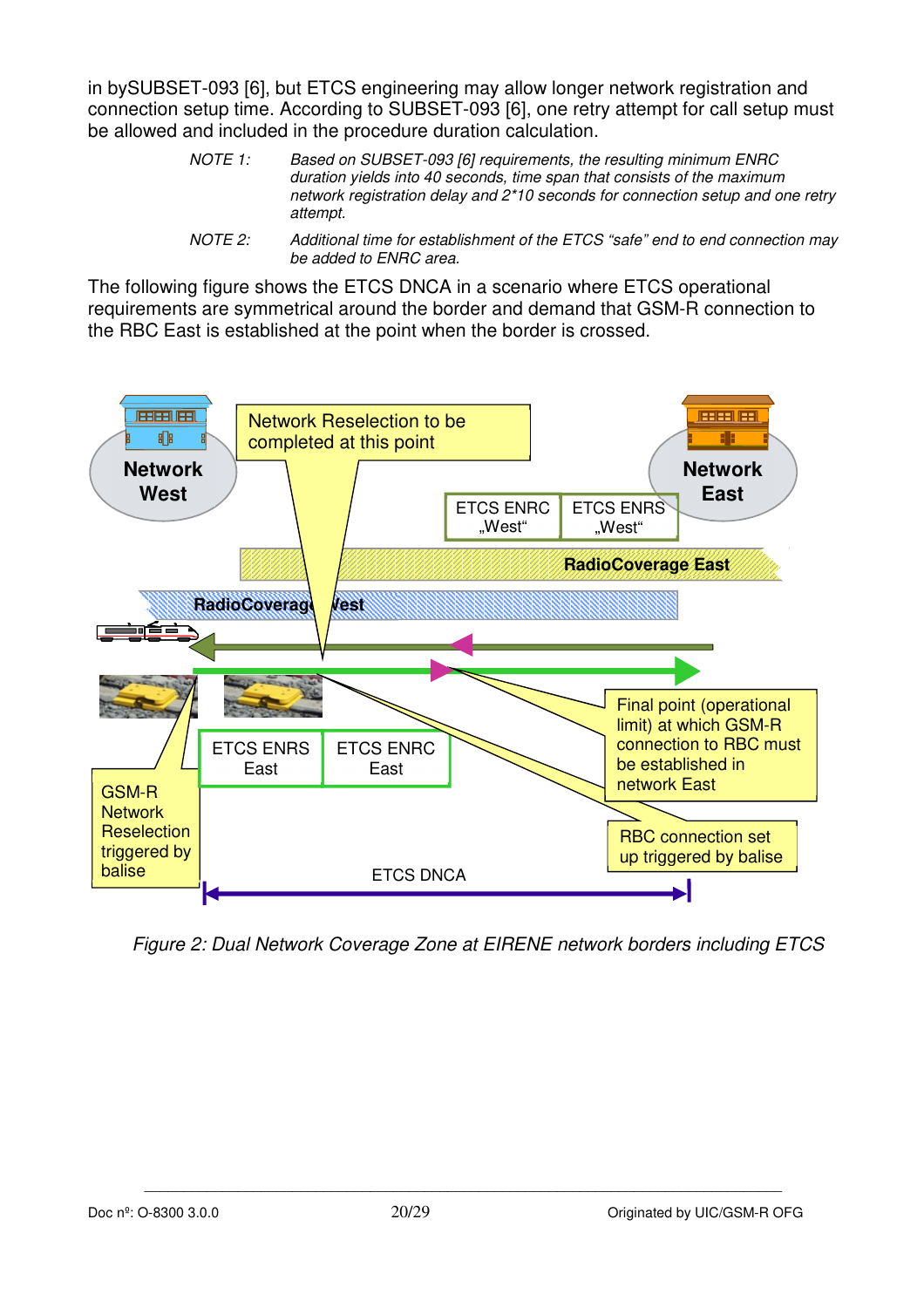## **3.3 Procedure**

The procedure described corresponds to the nominal case, where there are two MTs available in the EDOR. The RBC Handover process is defined in SUBSET-26 [7] and SUBSET-039 [8], and it also covers the situation where only one MT is available.

- 1. The Dual MT EDOR is situated in Network West and moving towards the adjacent Network East.
- 2. The standby MT is idle and the active MT is connected with an RBC in Network West (RBC West).
- 3. When entering the DNCA and passing over the ETCS switch-over balise, the standby MT is triggered to perform a GSM-R network re-location from Network West to Network East.
- 4. The trigger is sent to the MT by the OBU by an AT command as defined in FFFIS for EuroRadio [11].
- 5. Upon receipt of the network selection trigger, the standby MT starts the procedure to become registered to Network East.
- 6. When registered, the standby MT responds to the OBU as defined in FFFIS for EuroRadio [11]. When passing over the ETCS balise related to ENRC, the OBU will now trigger the standby MT to establish a dedicated mode data connection with an RBC in Network East (RBC East).
- 7. The standby MT shall respond to the OBU as defined in the FFFIS for EuroRadio [11].
- 8. The ETCS on board application is now connected with both RBC West and RBC East. After the RBC handover procedure, the OBU will be under the control of RBC East and will terminate the connection to RBC West. There is no requirement for a specific time when the OBU is connected to both RBCs.
- 9. The previous standby MT is now the active MT and is in dedicated mode data connection with RBC East.
- 10. The previously active MT is now the standby MT.
- 11. The OBU will instruct the new standby MT to perform a GSM-R Network relocation from Network West to Network East.
- 12. Upon receipt of the network selection instruction, the standby MT starts the procedure to become registered to Network East. Note that registering the standby MT to the Network East need not be performed within DNCA; only coverage from the new (East) network is required.
- 13. When registered, the standby MT informs the ETCS application about its successful registration.
- 14. The active MT and the standby MT are now both attached to Network East. This completes the ETCS border crossing procedure.

\_\_\_\_\_\_\_\_\_\_\_\_\_\_\_\_\_\_\_\_\_\_\_\_\_\_\_\_\_\_\_\_\_\_\_\_\_\_\_\_\_\_\_\_\_\_\_\_\_\_\_\_\_\_\_\_\_\_\_\_\_\_\_\_\_\_\_\_\_\_\_\_\_\_\_\_\_\_\_\_\_\_

# **4 Miscellaneous non ETCS Data Services**

See Chapter 2.4.3. The handling is the same as for point to point speech calls.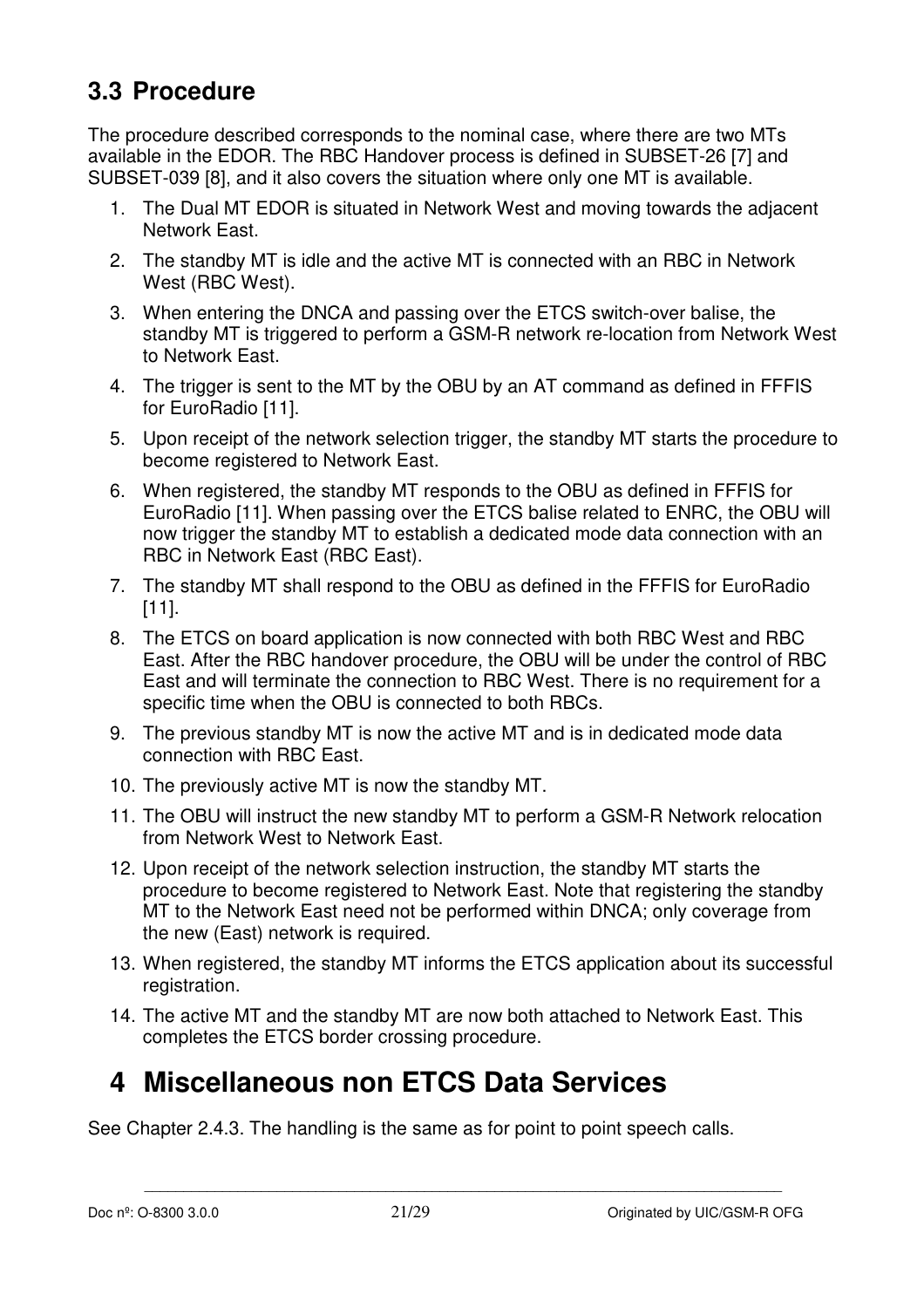# **5 International shared group calls numbering scheme**

This chapter relates to International group calls whose radio cells belong to two GSM-R networks.

Requirement 13.2.4 of EIRENE-SRS [1] specifies that:

"Where Railway emergency group call areas are controlled by more than one MSC within one or more network(s), a unique anchor MSC is defined for each group call area."

The anchor MSC (A-MSC) is responsible for the group call. The other(s) MSC(s) are called relay MSCs (R-MSCs).

In the following example, the radio cells 1 and 2 are linked to the MSC of Network West, while the radio cells 3 and 4 are linked to the MSC of Network East.



Figure 3: Example for an international group call

The group call reference numbers must be unique in both networks. Therefore, requirement 9.5.4 of E-SRS V15.4.0 specifies that "In network boundary areas, the Service Area shall be allocated on a bilateral basis." The service area is identical to the group call area. The respective group call reference consists of 8 digits. The first five digits constitute the GCA number and the last three ones the group identity (GID).

Therefore, the following GCA numbering scheme shall apply: The first digit of the GCA is 9 and indicates an international GCA. The second digit indicates the A-MSC network (Anchor MSC network identifier AMNI). In this way up to 9 neighbours can be considered. Generally, such a number should be sufficient. In exceptional cases with more than 9 neighbours then multilateral agreements could become necessary.

**The group call area format is therefore 9XYYY, with X as A-MSC network identifier (AMNI = 0-9) and YYY as service area number.**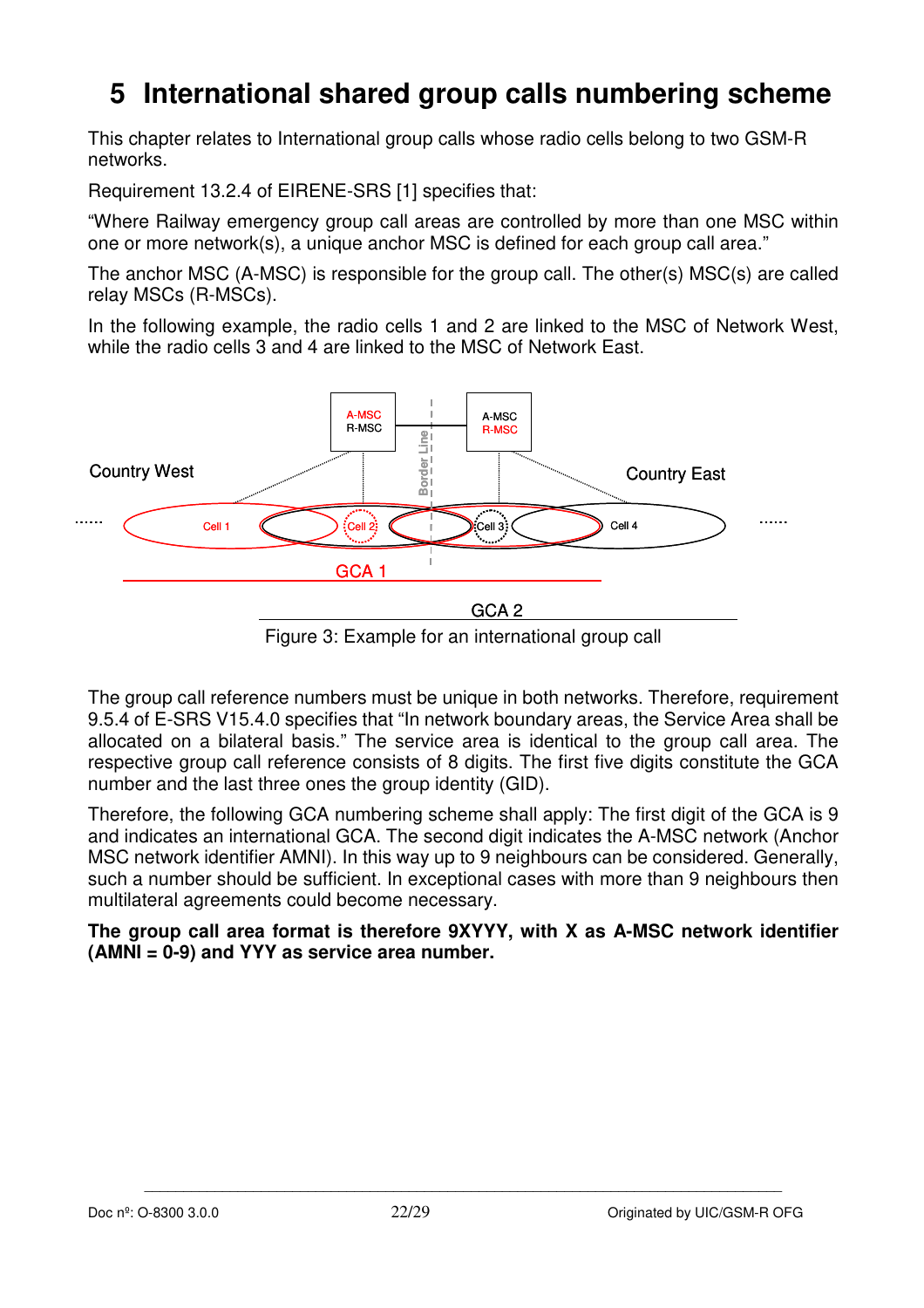# **6 Inter PLMN Handover (IP-HO)**

## **6.1 General**

#### **The entire chapter 6 is for information only.**

IP-HO uses the standardised handover procedures without functional modifications. Coherent database enhancements and modifications within the radio and the core network part must be performed in order to introduce IP-HO. The database changes required within the radio subsystem to support IP-HO will also enable the use of cell reselection functionality within all corresponding cells of both networks when a SGCA configuration is used.

In detail the introduction of IP-HO impacts the procedure described within chapters 2.4.2 to 2.4.7.

The following chapters detail IP-HO procedures for CS voice services only.

For IP-HO in speech call scenarios some technical restrictions e.g. by restricting HO target cell selection or specific operational rules may be applied.

## **6.2 Cab Radio in idle mode and IP-HO**

For this scenario the procedure described in chapter 2.4.2 applies.

### **6.3 Cab Radio in PtP voice call and IP-HO**

Introduction of IP-HO for point to point calls will allow handover of an ongoing call during border crossing. Since after the IP-HO procedure further coverage from the new Network East is given for the call, no call drop due to loss of coverage will happen.

The use of IP-HO for voice calls extends the silent period for network reselection to the end of the call which may be beyond the defined border crossing sign. While the call is maintained, the train is still registered to the functional number of the old Network West and cannot be reached using the CT2 number of Network East. Due to silent period a REC establishment delay seems reasonable.

The operational rules described in chapter 2.3 require that a call is terminated by the train driver when the ENRS (signs) is entered in order to have the silent period and the reregistration to the new network at the defined location. When these operational rules are followed, activation of IP-HO has no influence on this type of call. If a point to point call is maintained using IP-HO during border crossing and a REC is ongoing or started within the new Network East, the Cab Radio is informed about the ongoing REC with the function "notification in ongoing (PtP) calls". The Cab Radio will join the ongoing REC also in border crossing scenario with the use of IP-HO.

Taking above described circumstance of IP-HO into account, the use of IP-HO is not recommended for voice point to point calls. The operational rules that require termination of calls at the defined network border are sufficient. No technical measures to exclude IP-HO for voice calls are required.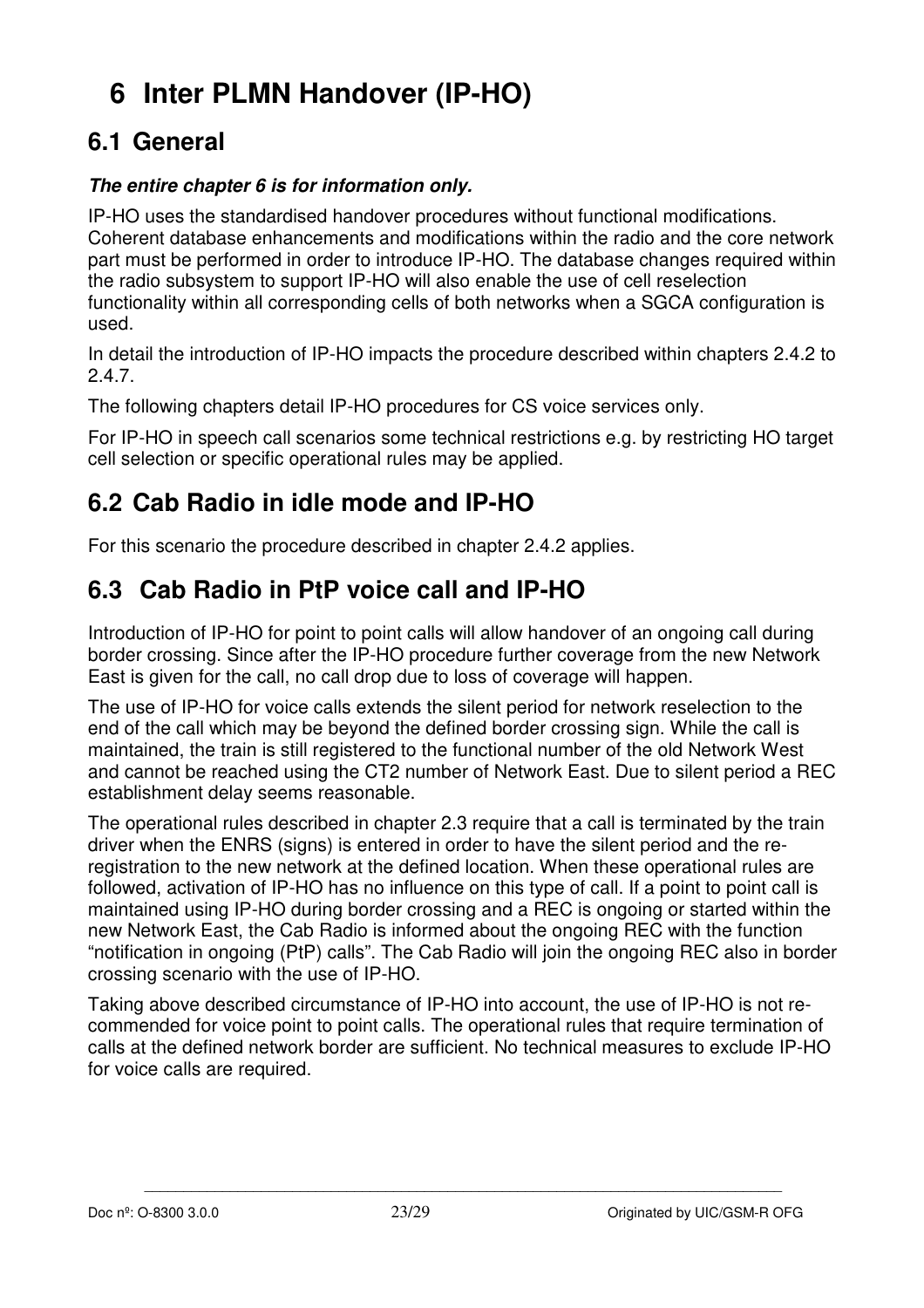# **6.4 Cab Radio as talker (not REC) and IP-HO**

For non-REC VGCS or VBS no SGCA configuration is normally used. In a non-SGCA configuration the behaviour of a talker will not be modified by the introduction of IP-HO because for a talker only established downlink cells of the ongoing group call are allowed as handover target cell.

In addition, the operational rule described in chapter 2.4.4 requires that the talker releases the talker function and leaves the VGCS / VBS when entering the ENRS.

## **6.5 Cab Radio in group receive mode (not REC) and IP-HO**

For non-REC VGCS or VBS usually no SGCA configuration is used. In a non-SGCA configuration the behaviour of a listener in group receive mode will not be modified by the introduction of IP-HO.

In addition, the operational rule described in chapter 2.3 requires that the listener deselects/deactivates the GID and leaves the VGCS/VBS when entering the ENRS.

#### **6.6 Cab Radio in group receive mode (REC) and IP-HO**

If no SGCA configuration is used, the procedure in chapter 2.4.6 applies and there is no change introduced by IP-HO.

If SGCA configuration is used and IP-HO is activated, the cell reselection process is activated for the REC listener during border crossing.

Cell Reselection between GSM-R networks enables the MS to access the notification channel (NCH) in a cell of the new Network EAST much faster. Access to the NCH can be achieved without performing the network selection and location update procedures. With IP-HO the interruption time of the listener during border crossing will be similar to a scenario with a cell change within one network during a REC receive mode. In this scenario the network selection and registration procedures are performed after the REC is finished and thereby shifting it from the location of the planned border crossing sign.

## **6.7 Cab Radio as talker (REC) and IP-HO**

If no SGCA configuration is used the procedure of chapter 2.4.7 applies and there is no change introduced by IP-HO.

If a SGCA configuration is used and IP-HO is activated, the talker will be able to perform a handover between the two networks within all cells of the SGCA.

As described in chapter 2.4.7 operational rules for REC border crossing are not yet harmonized. When rules enforce an unconditional train stop, border crossing during an ongoing REC is impossible and introduction of IP-HO has no influence on the behaviour.

When no train stop is required, the introduction of IP-HO will allow the talker to maintain the talker function in a SGCA configuration during border crossing without the interruption for network selection and location update as described in chapter 2.4.7. As a consequence of IP-HO, maintaining the talker function also shifts the network selection and registration procedure from the planned border crossing sign.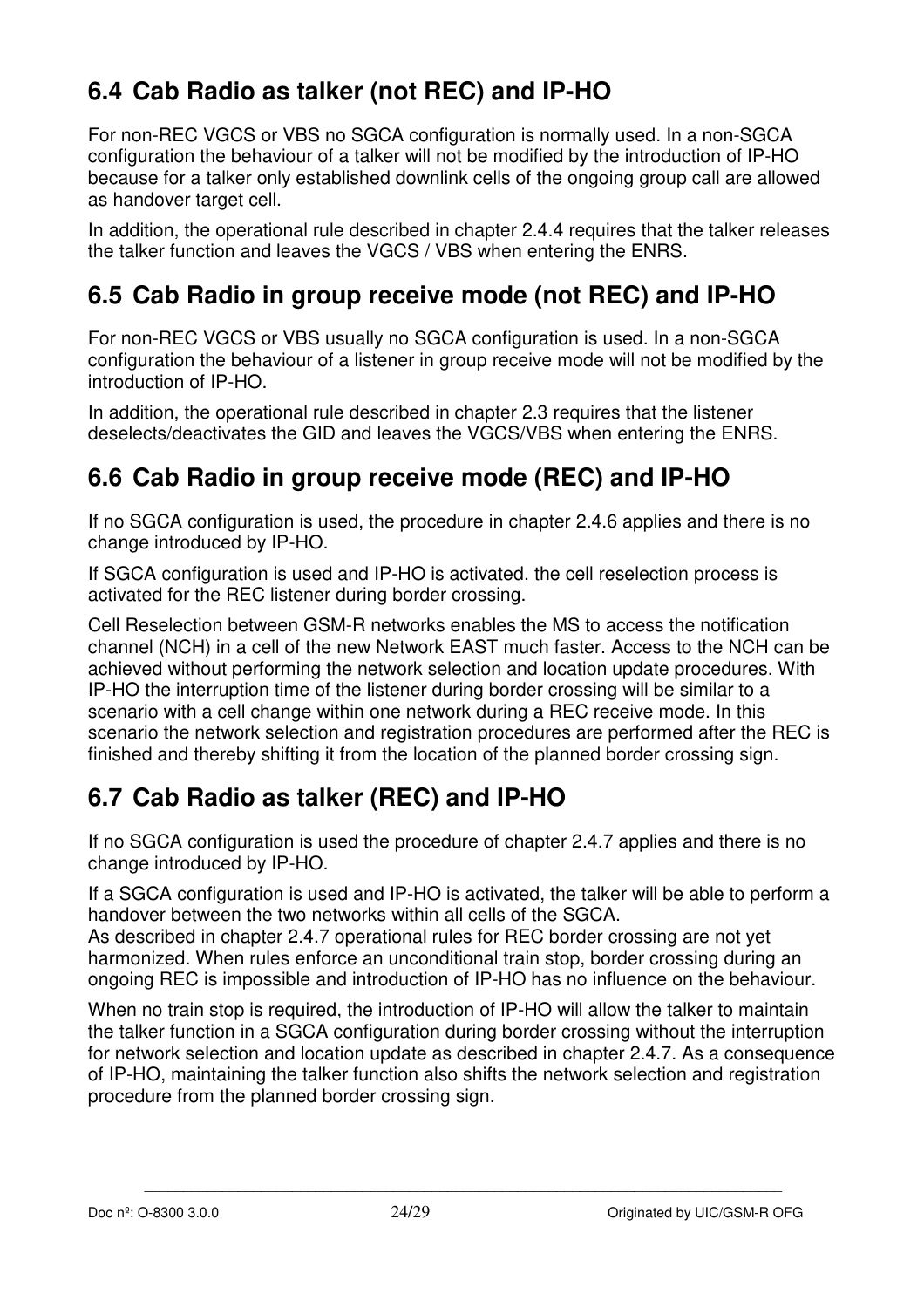The voice transmission interruption duration caused by IP-HO is the same as the interruption caused by any network internal MSC controlled handover. Therefore, use of IP-HO will not lead to increased voice transmissions interruptions for REC talkers.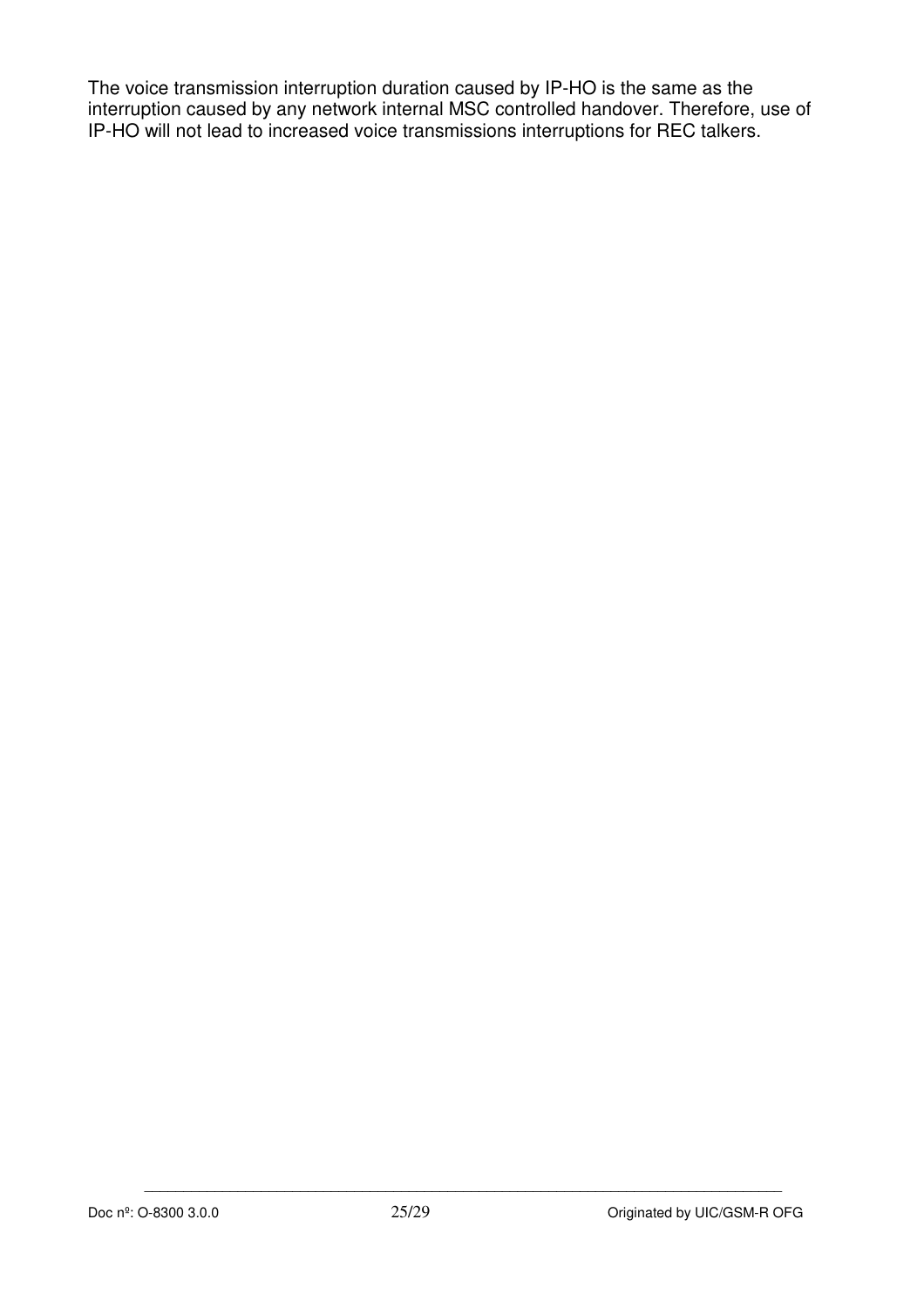# **7 Data service functionality at borders between GSM-R networks (PS-mode)**

## **7.1 Introduction**

(E)GPRS as a transport bearer allows the IP-based exchange of information between trainborne and trackside. In addition to the non ETCS applications used for informal exchange, online key management application or ETCS application can also use (E)GPRS bearer services for the execution of operational tasks. Since (E) GPRS is not necessarily required as an interoperability criterion, mixed variants from PS to CS and vice versa are used in addition to the pure PS mode GSM-R network relocation.

The following chapters describe these different cross border scenarios (PS-to-PS, PS-to-CS, CS-to-PS) using ETCS application and refer to the CS-mode scenario in sub-clause 3.2 and 3.3 if the process or parts of the entire process are not fundamentally different. Please note that chapter 7 will not provide any kind of engineering advices.

## **7.2 General definitions**

This chapter provides the necessary settings necessary for operation under PS mode conditions:

- 1. (E)GPRS provides the packet-oriented bearer service within the GSM-R domain.
- 2. ETCS "Control Command Signalling" application is using the local applicable and the adjacent applicable Radio Block Controller (RBC) always taking into account the local breakout (VGGSN) of the GSM-R Land Mobile Network.
- 3. ETCS "Online Key Management" application on the train always obtains keys from the home KMC in accordance with SUBSET-137 [5]. Routing to the home KMC requires the use of the home network breakout (HGGSN).
- 4. The Access Point Names (APN) used for ETCS and ETCS Online key management are specified by EIRENE SRS [1].
- 5. The QoS profile associated to the APN as part of the subscriber profile contains the relevant information to obtain the appropriate transport resources of the (E)GPRS bearer service. In this context, the SGSN, including the Visited SGSN, has the capabilities to retrieve from the HLR the relevant subscription information of a (visiting) subscriber.
- 6. EIRENE numbering plan global addressing, i.e. short codes, are not applicable to PS-mode.
- 7. The ETCS application obtains the RBC transport mode capabilities, i.e. CS-mode and/or PS-mode, and the applicable RBC IP-address by using the selection scheme defined in SUBSET-037 [4] Annex I. Even when the GSM-R network supports PS mode, the ETCS-DNS provides information about the RBC transport system capabilities.
- 8. The ETCS DNCA becomes direction dependant according to the local applicable GSM-R and RBC transport capabilities, i.e. combination of CS-mode/PS-mode, and the resulting maximum time duration of the scenarios.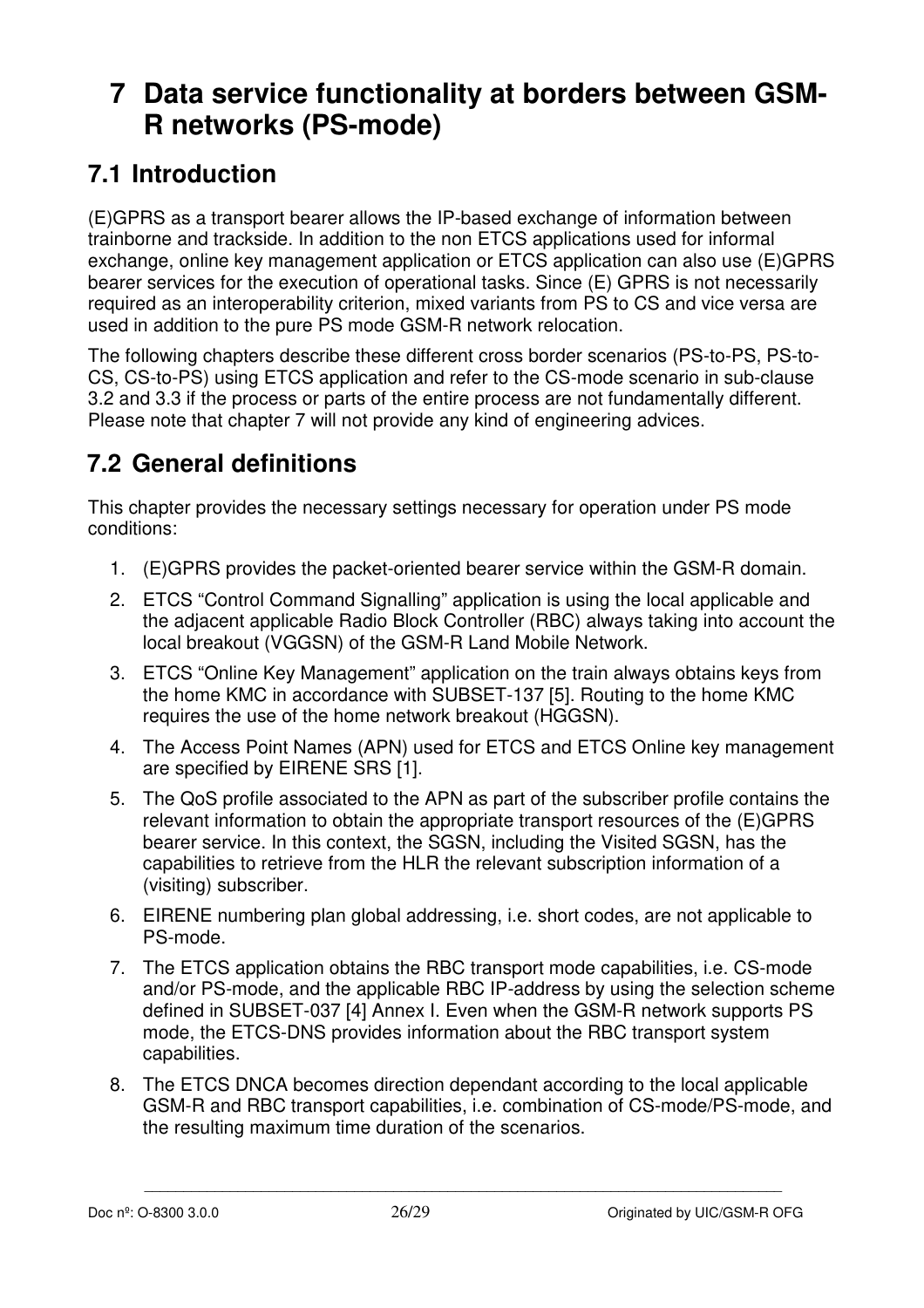9. The capabilities of the target network and the corresponding RBC, i.e. availability of (E)GPRS Bearer Service and RBC PS transport mode, demand the selection of the appropriate procedure. There are three potential bearer services relocation scenarios applicable for the ETCS-DNCA:

> **Scenario 1 PS-to-PS**: The target GSM-R network and the corresponding RBC support PS-mode bearer services.

> **Scenario 2a PS-to-CS limited RBC bearer capabilities:** The target network supports PS-mode bearer services, but the corresponding RBC supports only CS-mode capabilities.

> **Scenario 2b PS-to-CS limited GSM-R bearer capabilities**: The target network supports only CS-mode bearer services, then CS-mode procedure applies.

> **Scenario 3 CS-to-PS**: The target GSM-R network and the corresponding RBC support PS-mode bearer services.

### **7.3 Procedures for ETCS in PS mode**

#### **7.3.1 Scenario 1 PS-to-PS**

The following transactions are applicable:

- 1. If the target network supports PS mode, based on the network registration information received by the EVC, it shall select the standby Mobile Termination (MT) as part of the EDOR (no active PDP context (session) or CS call), to register (CS-domain see sub-clause 3.3 steps 1 - 5) to the target network and to attach (PS-domain) to the target network. The EVC shall obtain RBC transmission capabilities from the local applicable ETCS-DNS before establishing the logical connection to the target RBC in accordance with SUBSET-037 [4].
	- *NOTE 1: For PS mode, the selection of the EDOR is different from the procedure for RBC handover within one GSM-R network. This difference is identified by the reception of the ETCS message to initiate network registration to a different GSM-R network. The FIS for EuroRadio SUBSET-037 [4] defines that for the network internal RBC handover in PS mode, the same MT (EDOR) as for the already established connection shall be used to establish a second PDP context to the new RBC.*
	- *NOTE 2: According to EIRENE SRS [1], the EDOR consists of at least two MT's, necessary for cross border operation when reselecting between the RBC's that belong to different administrative realms.*
- 2. The selected MT shall start the CS-domain registration procedure and afterwards the GPRS attach to register the MS to the new GSM-R network. With the completion of the PS-Mode service setup process, a dynamic IP address of the corresponding local GGSN will be assigned to the MT.
- 3. The EVC shall initiate ETCS-DNS queries in order to obtain:
	- a) The RBC transmission capabilities;
	- b) The RBC IP address based on the RBC ID (ETCS information) described in SUBSET-37 [4].

*NOTE: The document will not consider the dimensioning of the PS-mode transport capabilities (i.e. the number of TDMA timeslots used simultaneously and the transport system up to the Radio Block Controller).*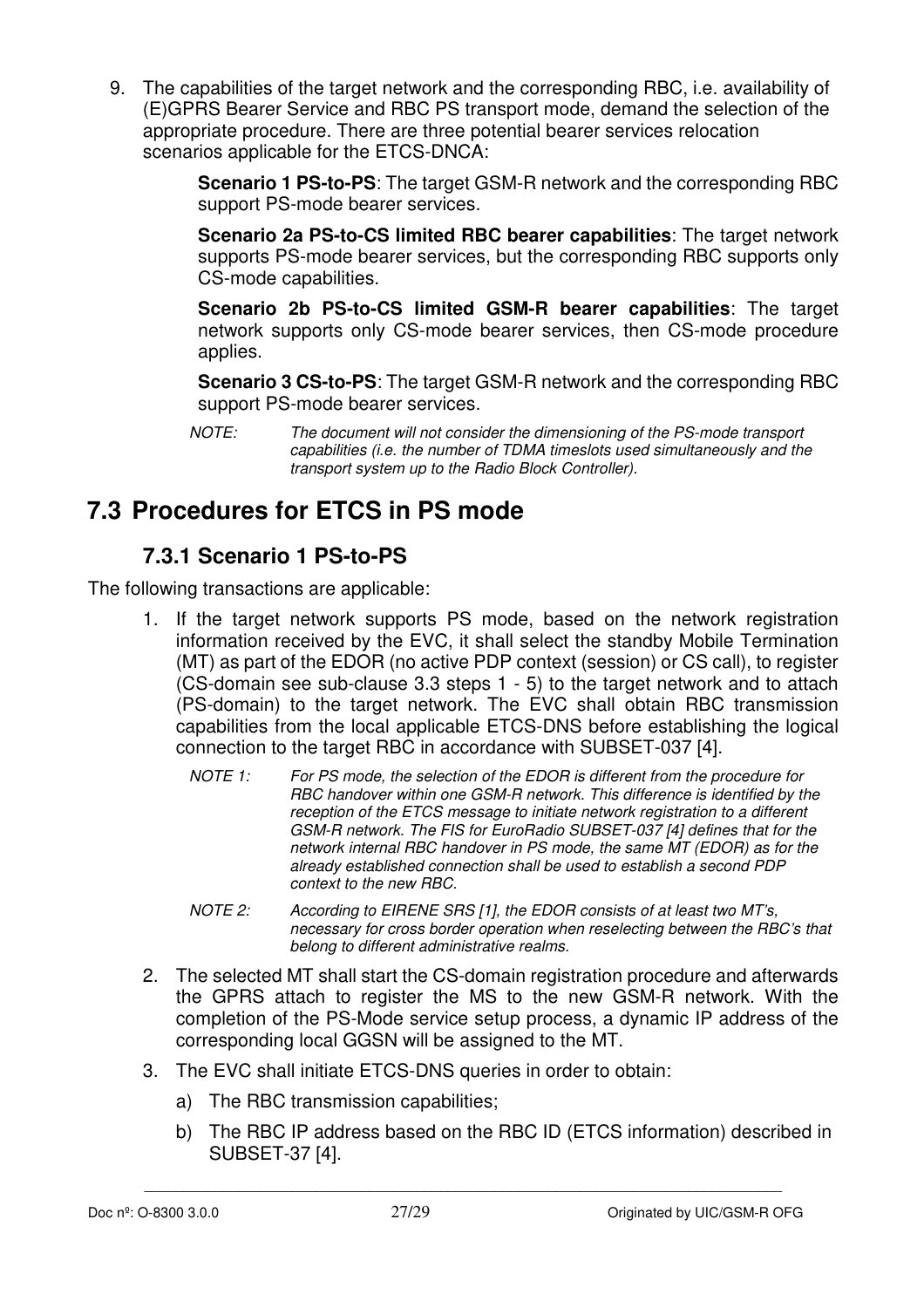4. After session establishment between the EVC and the RBC, in accordance to SUBSET-037 [4], other ETCS communication layers shall be set-up (Safety Layer etc.).

5. Steps 8 – 14 of sub-clause 3.3 apply, performing network registration and GPRS attach to the target network.

#### **7.3.2 Scenario 2a PS-to-CS limited RBC bearer capabilities**

- 1. Steps 1 5 of sub-clause 3.3 apply;
- 2. Steps  $1 5$  of sub-clause  $7.3.1$  apply:

#### **7.3.3 Scenario 2b PS-to-CS limited GSM-R bearer capabilities**

1. Steps 1 – 14 of sub-clause 3.3 apply;

#### **7.3.4 Scenario 3 CS-to-PS**

- 1. Steps  $1 4$  of sub-clause 3.3 apply;
- 2. Steps  $1 5$  of sub-clause 7.3.1 apply;

#### **7.4 Online Key Management**

#### **7.4.1 General principles**

- 1. Online Key Management information exchange between the train KMAC entity and the KMC (Key Management Centre) is only applicable in GSM-R PS-mode.
- 2. In accordance to SUBSET-137 [5], the KMAC entity on the train shall always obtain key information from the Home-KMC.
- 3. If a train is visiting another administrative domain, i.e. roaming in another GSM-R network, the KMAC entity on the train shall query the Home-KMC. Accordingly, the APN applicable for Online Key Management will be restricted to use the home breakout (HGGSN).
- 4. The KMCA entity on the train is responsible to establish the logical connection towards the Home-KMC. Chapter 4.2.6 of SUBSET-137 [5] defines a list of events which are not applicable during border crossing.
- 5. [SUBSET-137 [5] neither requires the support KMC Handover nor Online Key Management session continuity when relocating between GSM-R networks. Accordingly, lost online KMC sessions are required to be re-established after GSM-R network reselection.

*NOTE: The length of DNCA may be extended to allow retry attempts of network registration and PS Service setup procedures within the DNCA.*